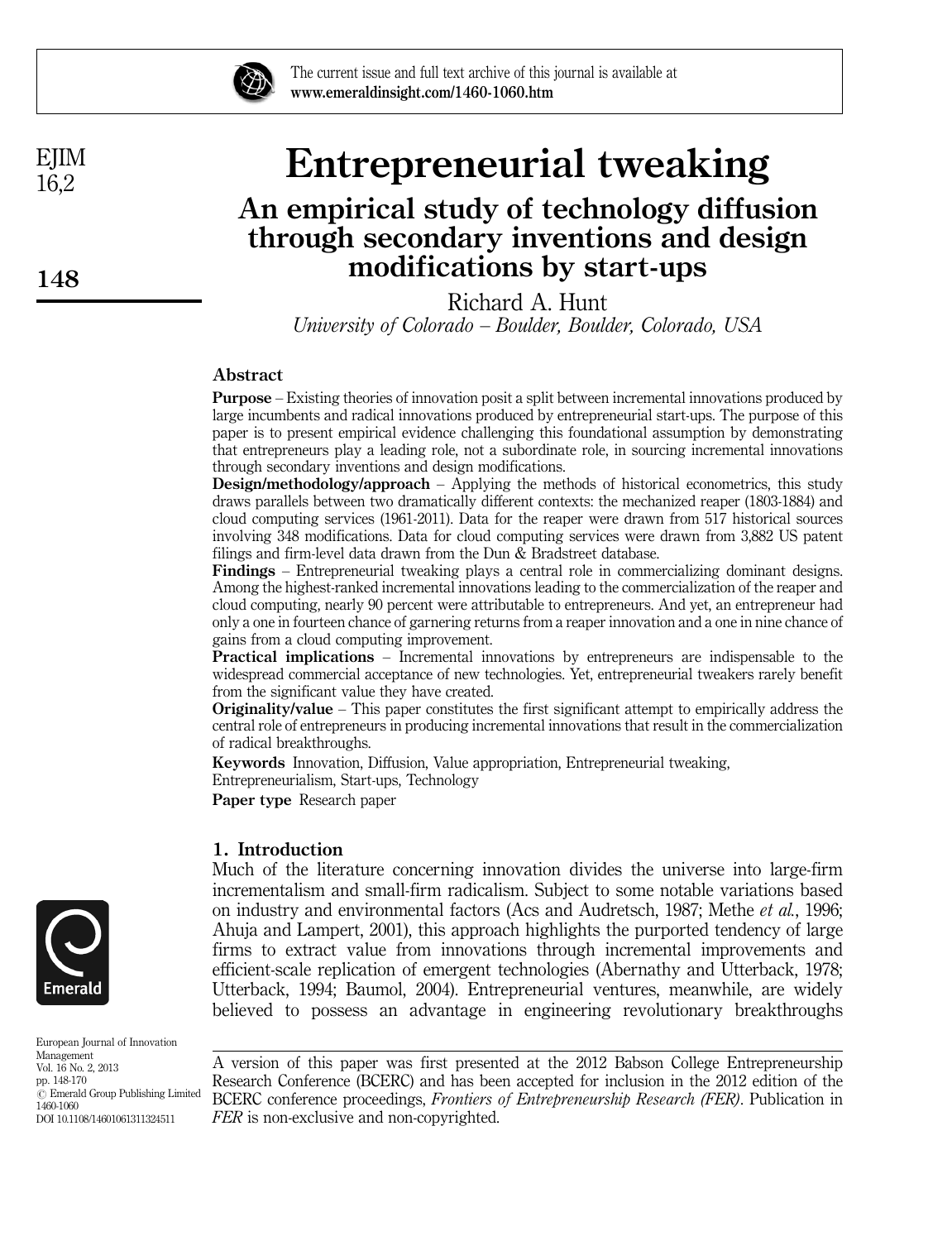(Acs and Audretsch, 1990; Banbury and Mitchell, 1995; Baumol, 2004; Acs et al., 2009). Although this incumbent vs entrepreneur bifurcation has gained considerable support, this paper demonstrates that the dichotomy is problematic, because in addition to driving radical innovation, new ventures play a pronounced role in the commercialization of breakthrough technologies through entrepreneurial "tweaking."

In the broadest sense, tweaks are "small modifications intended to improve a system" (Oxford English Dictionary, 2012). In the context of innovation economics, Meisenzahl and Mokyr (2010) referred to tweaking as "the myriad of small and medium cumulative micro-inventions that improve and debug existing inventions," by adapting them to more effective uses, and by combining them in new applications (p. 5). The essence of tweaking is that it embodies incremental innovation, which Baumol (2004) termed "the increased reliability and enhanced user friendliness of products and the finding of new uses for those products" (p. 16). Entrepreneurial tweaking, as it has been defined for this paper, specifically involves the development by start-up firms of secondary inventions and design modifications that are essential to the commercialization and diffusion of new technologies. Secondary inventions are patented incremental innovations, while design modifications are unpatented, but nonetheless significant, incremental innovations. Long thought to be the domain of large firms (Nelson and Winter, 1982; Utterback, 1994; Methe et al., 1996), scholarly conceptions of incremental innovations have resulted in two questionable assumptions: first, start-ups are primarily focussed on producing radical innovations; and second, large incumbent firms are superior to start-ups in producing incremental improvements.

In stress testing the efficacy of these two assumptions, it is necessary to ask: Is it possible that entrepreneurs not only excel at radical innovation but also incremental innovation? If so, then it is conceivable that entrepreneurs play a central role, perhaps even a dominant role, in "tweaking" breakthrough technologies. The implications of this finding would add considerably to the understanding of technology development and diffusion. It would also contribute new perspectives on the internalization of adopter information costs as well as the creation and appropriation of rents through commercializable innovations. Consistent with the insights advanced by Teece (1986) regarding the appropriation of innovation value, the findings of this paper are that entrepreneurial tweakers face extreme appropriation risks. Despite the central role entrepreneurs play in commercializing breakthrough technologies through incremental innovations, the evidence from mechanized reapers and cloud computing services suggests that incumbents are able to wrest control over the rents created by entrepreneurs through the use of "soft power" (Santos and Eisenhardt, 2009). Building on the Santos and Eisenhardt model of power in nascent industries, the new institutional theories related to myth building and perceived legitimacy (Meyer and Rowan, 1977; DiMaggio and Powell, 1983; Zucker, 1987), and Teece's (1986) framework for innovating firms, this study forcefully underscores a crucial paradox: entrepreneurial firms, having contributed to the commercialization of new technologies through incremental improvements, rarely participate in appropriating the rents associated with the very technologies that they helped to commercialize.

The following section outlines the theoretical gaps caused by the bifurcation of radically innovating entrepreneurs and incrementally innovating incumbents. Within this framework, I advance and then test a set of four hypotheses that predict extensive and commercially decisive incremental innovation by entrepreneurial tweakers. Following a presentation of the results, I discuss notable implications for scholars and practitioners.

Entrepreneurial tweaking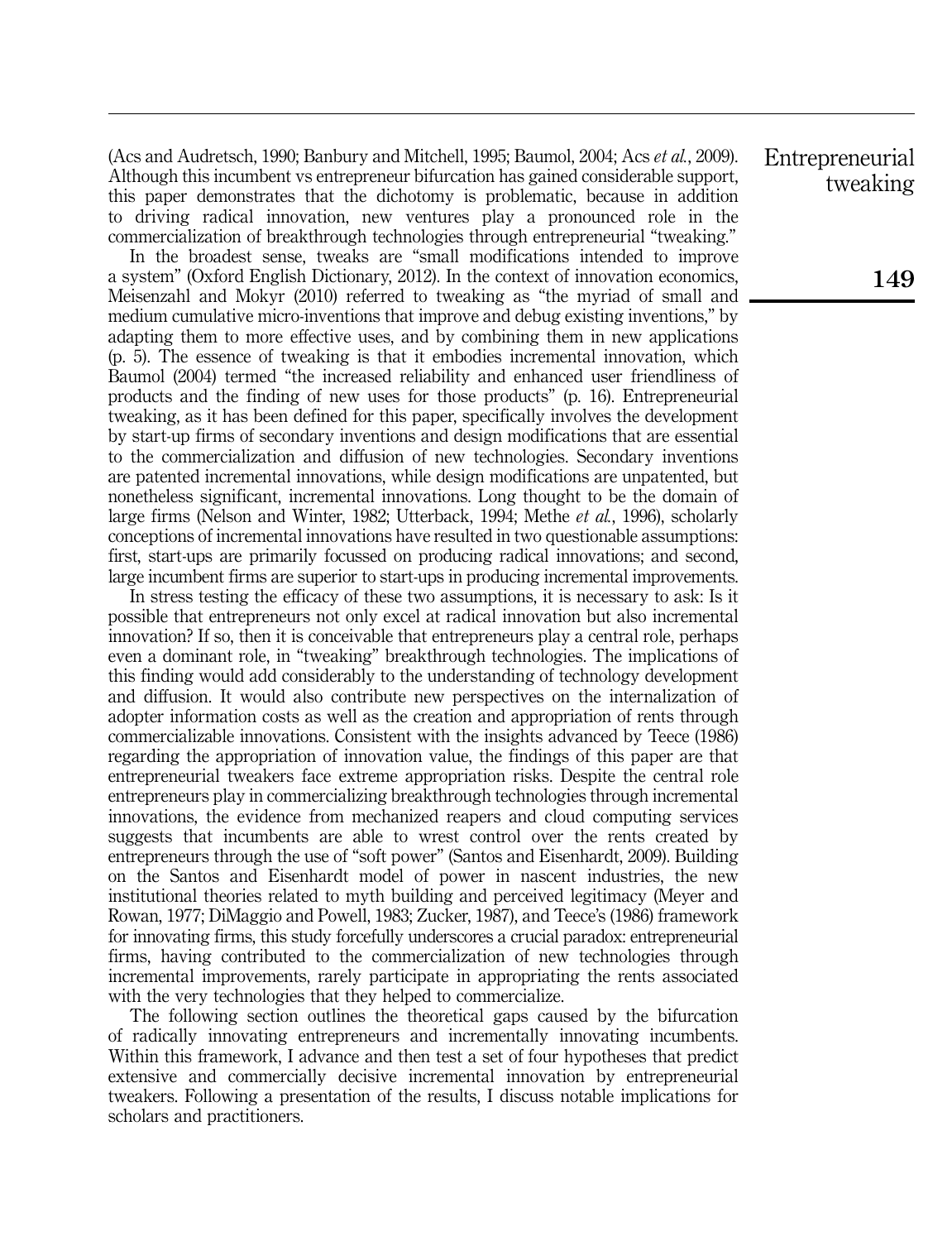## EJIM 16,2

#### 2. Theory development and hypotheses

2.1 Technology diffusion – overcoming of overcoming adopter uncertainty According to Rogers (2003), "Diffusion is the process by which an innovation is communicated through certain channels over time among the members of a social system" (p. 35). Specifically relating to commercializable products and services, diffusion involves the acceptance and spread of new technology in a market or user community (Loch and Huberman, 1999). Diffusion dynamics have been shown to be highly sensitive to specific industries (Acs and Audretsch, 1987), the contextual environment (Banbury and Mitchell, 1995) and the degree of ambiguity stemming from the relative newness of nascent-stage markets (Weick, 1995; Santos and Eisenhardt, 2009). For these reasons, it is critical to assess the risks associated with new technologies, as potential adopters perceive them. Rogers (2003) casts this issue as an ongoing challenge by adopters to reduce uncertainty by obtaining information.

Individuals participating in nascent-stage industries have a strong incentive to take steps to alleviate the adopters' struggle for quality information. Often, a common set of metrics is developed to communicate relative performance on a standardized scale. For example, in the development of the mechanized reaper (1803-1884), inventorentrepreneurs staged elaborate, well-attended field trials to demonstrate the relative performance of their respective design modifications (Olmstead, 1975; Olmstead and Rhode, 1995). A key barrier to the adoption of reapers from 1831 to the late 1850s was the tremendous force required to pull the mechanism through the fields, a force known as "draft" (Olmstead, 1975). Unacceptably high draft (i.e. the moment of force, also known as "torque") posed several serious liabilities: the tendency to exhaust or even injure harnessed horses; the prospect of destroying rather than harvesting the crop; and, the common occurrence of stressing the reaper to such a degree that it "collapsed into a heap of cutters and bolts" (New York State Agricultural Society, 1857). Diffusion of the reaper was, therefore, largely contingent upon a meaningful reduction in draft. Newspapers and agricultural magazines from the 1800s are filled with accounts of field trials, each of which meticulously recounted the all-important statistics regarding draft and provided detailed accounts about the inventors who achieved meaningful improvements.

Similarly, cloud-computing firms have sought to address adopter risk aversion through field trials, albeit in the form of seminars and trade shows (Kaplan, 2011). Like the reaper, risk aversion constrained the diffusion of commercializable cloud computing solutions for nearly 50 years. Unlike the reaper, there is no unitary metric for cloud computing that comprehensively captures performance and reliability. Nonetheless, seeking to address the barriers to adoption through the development of clear metrics has been a primary preoccupation of entrepreneurial tweakers. These metrics include: the probability of a system failure, the probability of a security breach, the return on IT investments, the capital expense to operating expense conversions and the time-to-full-deployment for updated software.

Major technological breakthroughs are rarely, if ever, immediately ready for commercialization (Hargadon and Douglas, 2001; Meisenzahl and Mokyr, 2010). Rather, early competition to develop a "dominant design" (Utterback, 1994) fuels competing conceptions of what constitutes a commercializable solution. A lengthy development process involving incremental improvements necessarily precedes commercialization and widespread diffusion of new technologies. Articulated more formally:

H1. The rate of diffusion for breakthrough technologies is positively related to secondary inventions and design modifications.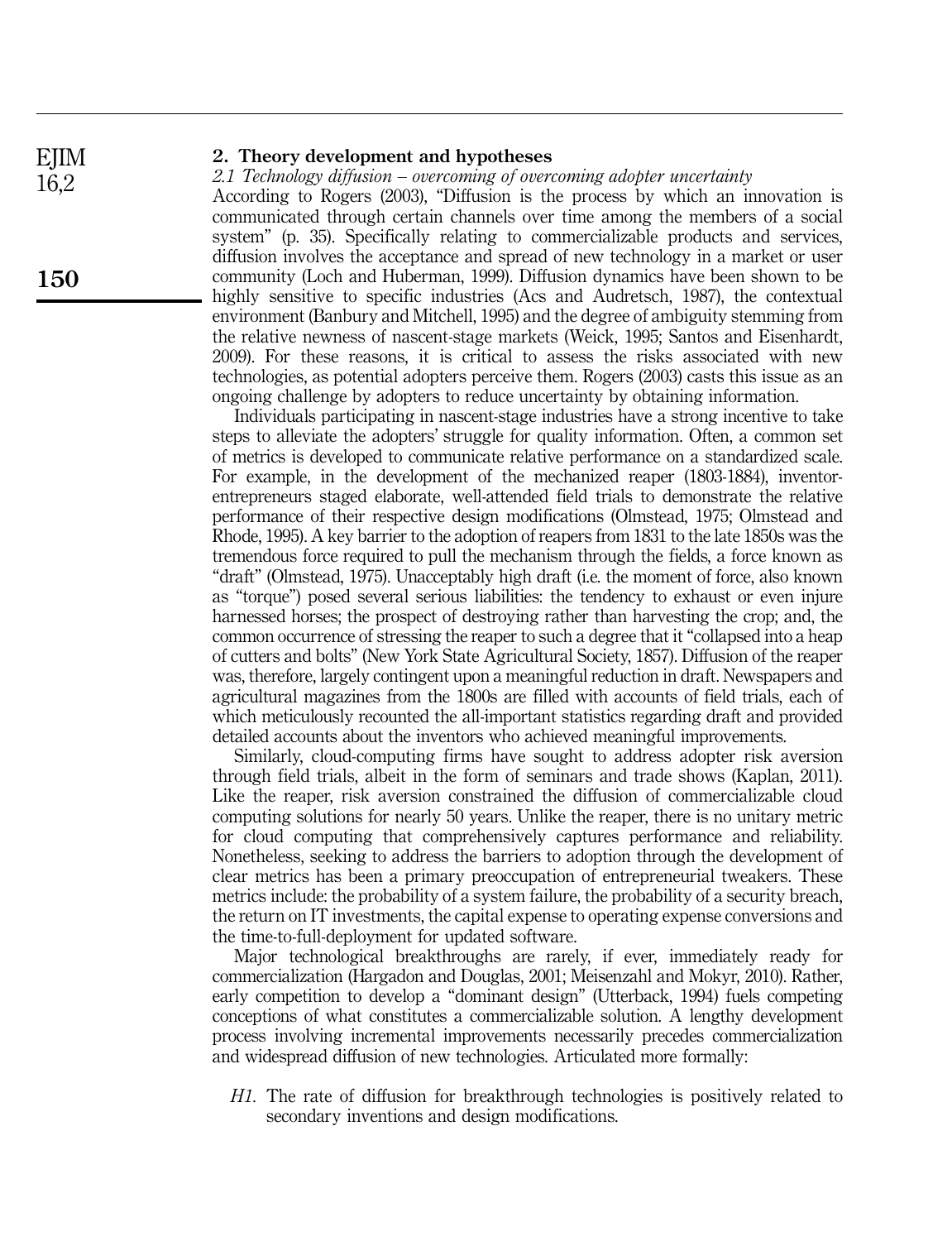### 2.2 Entrepreneurial tweaking and the internalization of information costs

Adoption lags persist when risk-averse decision makers judge the uncertainties of alternative technologies to be too significant to warrant acquisition and use (Soete and Turner, 1984; Tushman and Murmann, 1998). Prior literature on diffusion theory (e.g. Rogers, 2003) addresses adopters' search for more and better information. Unless these external costs are internalized, there will be no technology diffusion because decision makers will perceive that they possess inadequate information to adopt the new technology. My assertion in this paper is that prior attempts to articulate the relationship between decision makers and dominant designers (Henderson and Clark, 1990; Utterback, 1994; Tushman and Murmann, 1998) underemphasize the role that entrepreneurial tweakers play in systematically internalizing the decision makers' information costs by steadily improving the capabilities and performance of the dominant design. Dominant incumbents may be unwilling or unable to internalize adopters' information costs. Therefore, either the dominant design will remain dormant, or entrepreneurial tweakers will produce sufficient incremental innovations to make the dominant design commercializable.

To an increasing degree, there has come to be a tendency to bifurcate innovation into two contrasting sources: revolutionary breakthroughs emanating from entrepreneurial firms and incremental enhancements emanating from large, established incumbents (Acs and Audretsch, 1990; Baumol, 2004; Acs et al., 2009). Baumol (2004) hypothesized that a "disproportionate share of breakthrough inventions is contributed by independent inventors, entrepreneurs and small or startup firms, while the large firms specialize in incremental improvements" (p. 7). Acs et al. reference and then extend Baumol's conclusions, noting, "We can think of incumbent firms as reliant upon incremental innovation from the flow of knowledge, such as product improvements. Start-ups with access to entrepreneurial talent and intra-temporal spillovers from the stock of knowledge are more likely to engage in radical innovation leading to new industries or replacing existing products" (Acs et al., 2009, p. 16). The essence of this argument rests upon the belief that innovation stemming from existing sources of knowledge will favor large incumbents. Meanwhile, nascent-stage firms are expected to excel under circumstances that neither require nor benefit from established organizational routines (Nelson and Winter, 1982). The problem with this line of reasoning is that there is no body of empirical evidence providing support for the claim. In reality, entrepreneurial firms are continuously engaged in incremental innovations (Meisenzahl and Mokyr, 2010). What is more, incumbents desperately need entrepreneurial tweakers to internalize the information costs of potential adopters through a series of improvements that make radical innovations commercializable (Meisenzahl and Mokyr, 2010). Accordingly, I predict that:

- H2a. New market entrants will be responsible for the majority of secondary inventions and design modifications that lead to the commercialization of breakthrough technologies.
- H2b. Technology diffusion is positively related to the ability and willingness of entrepreneurial tweakers to internalize the information costs of risk-averse consumers.

#### 2.3 Institutions, incumbents and the use of soft power

In Teece's (1986) oft-cited treatment of economic returns to innovation, he wrote, "It is quite common for innovators – those firms which are first to commercialize a new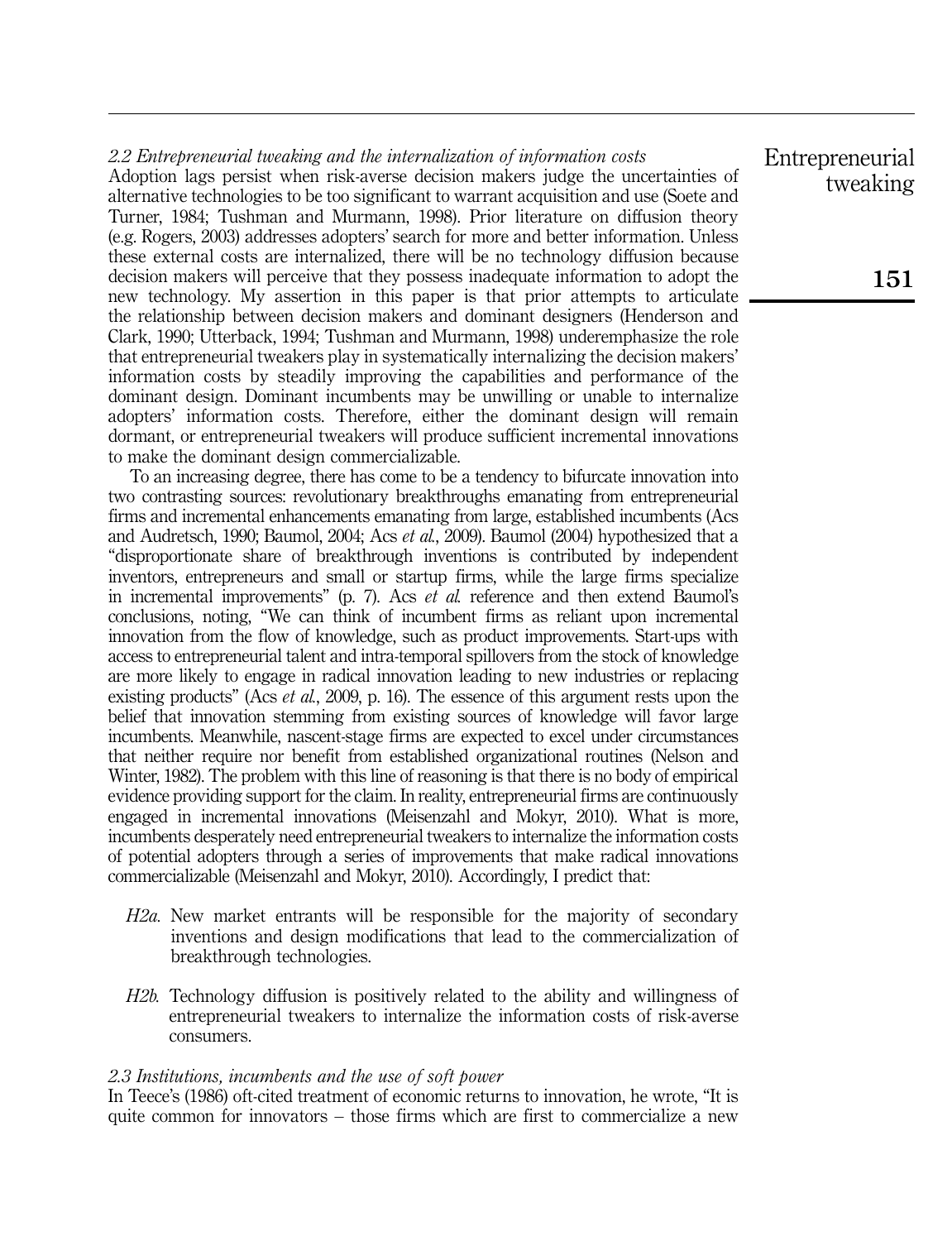product or process in the market – to lament the fact that competitors/imitators have profited more from the innovation than the firm first to commercialize it!" (p. 285). The focus of Teece's (1986) analysis was directed toward original creators of radical innovations, especially the predicament of innovators failing to possess the complementary assets that are necessary to obtain economic returns from their respective innovations. However, a focus on large, publicly traded survivors misses the enabling enhancements contributed by entrepreneurial tweakers. A more accurate conception of value creation and value capture must incorporate the secondary inventions and design modifications by start-ups (Meisenzahl and Mokyr, 2010). For this reason, Teece's model is a good starting point, but an insufficient descriptor of the value appropriation phenomenon, particularly in addressing new organizations competing in new markets with nascent-stage technology.

Teece's foundational argument concerning the conditions under which innovators witness the appropriation of the value by competitors can be tangibly enhanced by incorporating two theoretical frameworks that are closely related to the role of power and influence in technological diffusion. The first of these streams is grounded in new institutional theories on myth making (Meyer and Rowan, 1977), legitimacy (Suchman, 1995) and institutional survival (Meyer and Rowan, 1977; DiMaggio and Powell, 1983; Zucker, 1987). The second stream is grounded in the resource dependence framework (Pfeffer and Salancik, 1978; Pfeffer, 1982), which focusses on the ways in which an organization manages and manipulates its external dependencies.

New institutional theory has compelling relevance to the issue of value creation and appropriation, particularly in understanding the disadvantages faced by nascentstage, entrepreneurial organizations. Hargadon and Douglas (2001) explored these challenges through their fascinating examination of Thomas Edison's lighting inventions. They concluded that in order for entrepreneurs to be accepted they "must locate their ideas within the set of existing understandings and actions that constitute the institutional environment" (p. 476). This is a difficult task for entrepreneurial tweakers, since they rarely possess an appreciation for the wider institutional environment; nor have they typically participated in its creation. As Aldrich and Fiol (1994) observed, "Without widespread knowledge and understanding of their activity, entrepreneurs may have difficulty maintaining the support of key constituencies" (p. 649). On the other hand, large-scale incumbents often excel at managing their respective constituencies, especially when "they reach a point where they can dominate their environments rather than just adjust to them" (Freeman, 1982, p. 14; DiMaggio and Powell, 1983).

Key to this transformation is the attainment of legitimacy, which conveys a "taken-for-grantedness" status (Aldrich and Fiol, 1994; Suchman, 1995) that is highly instrumental in projecting trustworthiness and in achieving broad-scale acceptance. Once attained, "legitimacy can be used by an organization to strengthen its support and secure its survival" (Meyer and Rowan, 1977, p. 349). Since this status is primarily the domain of established organizations (Freeman, 1982; DiMaggio and Powell, 1983; Zucker, 1987; Aldrich and Fiol, 1994), legitimacy can be used to both create and control "market conditions, the characteristics of input and outputs, and technological procedures" (Meyer and Rowan, 1977, p. 351). For entrepreneurial tweakers, the relative lack of legitimacy is a consequence of newness, size and unclear institutional status (Aldrich and Fiol, 1994), making them easy targets for value appropriation by large-scale incumbents.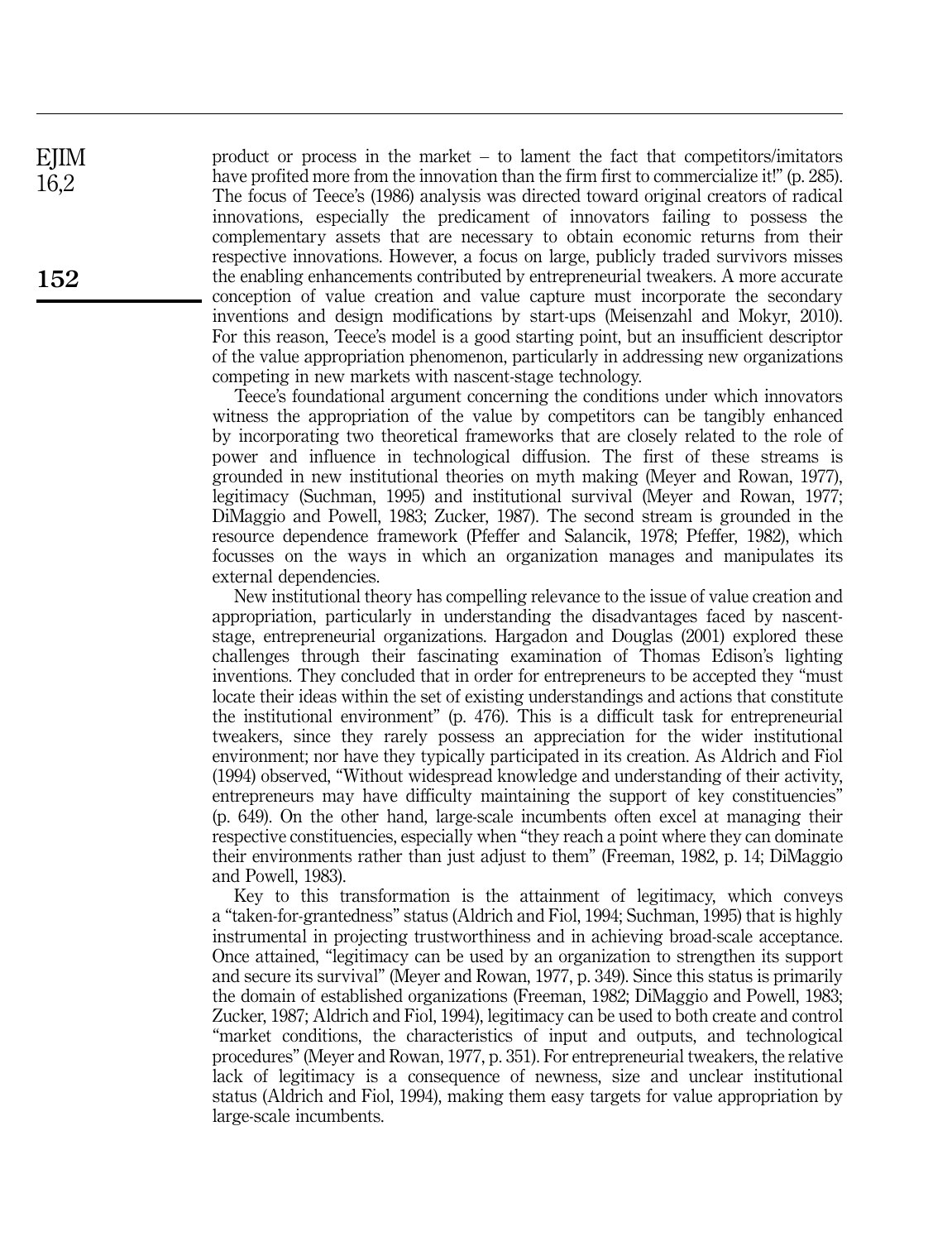In similar fashion, resource dependence theory (Pfeffer and Salancik, 1978) finds strong relevance to manipulation in the context of small and large firm innovation. This dynamic is particularly evident in the model of entrepreneurial power logics developed by Santos and Eisenhardt (2009). This framework stems from their observation that many successful entrepreneurs "wield power by relying on a strategy of using soft power," by which they mean the "subtle influence mechanisms that cause others to willingly behave in ways that benefit the focal agent" (Santos and Eisenhardt, 2009, p. 663). Soft power is manifested in three primary tactics: first, creating illusions through the use of deception, shielding intentions and exaggerating one's importance; second, exploiting others' natural tendencies, such as risk aversion or relationship preferences; and third, using asynchronous timing to either preempt or delay competitive activity. Santos and Eisenhardt (2009) proposed that firms using these tactics "are more likely to achieve cognitive dominance (become the cognitive referent in a distinct market) and competitive dominance (face a lower level of competition, have greater market share)" (p. 663). Dominant early-stage firms are thereby able to claim, demarcate and control nascent markets (p. 648).

While the new institutional perspectives and the Santos-Eisenhardt conception of soft power do not negate the Teece framework of innovation value appropriation, they do successfully correct for the mistaken emphasis on identifiable complementary assets to the apparent exclusion of institutional imperatives and soft-power strategies. Each of these forces is critical when considering innovation in the context of entrepreneurial tweaking because the appropriation of value stemming from secondary inventions is the norm rather than the exception. The operationalization of institutional forces and soft-power strategies by the dominant designers explains why entrepreneurial tweakers lose control over the value as quickly as the value is created. Applying these elements more formally to Teece's conception of value appropriation, I predict that:

H3. On average, entrepreneurial tweakers will not share in the appropriation of rents created by their secondary inventions and design modifications.

#### 3. Entrepreneurial tweaking – the phenomenon and the data

"Modern economic history has long ago distanced itself from the heroic hagiographics in which the Industrial Revolution was attributed to the genius of a few superstar inventors," wrote Meisenzahl and Mokyr (2010, p. 3). Instead, scholars have come to recognize the indispensible contributions of those who were able "to tweak, adapt, combine, improve and debug existing ideas" and in so doing, "turn them into economic realities" (Meisenzahl and Mokyr, 2010, p. 41). To assess this phenomenon in a more systematic fashion, this paper draws parallels between two separate instances involving the diffusion of radical innovations: the mechanized reaper and cloud computing services. Although these examples arose in markedly different environments and eras, each instance demonstrates that without the sustained introduction of secondary inventions and design modifications by entrepreneurs, the dominant designs (Abernathy and Utterback, 1978; Anderson and Tushman, 1991; Tushman and Murmann, 1998) would have remained dormant. In Antebellum America, the mechanized reaper remained virtually unused for two generations after its invention. Similarly, cloud computing remained largely dormant after its original conceptualization because early formulations were laden with operational,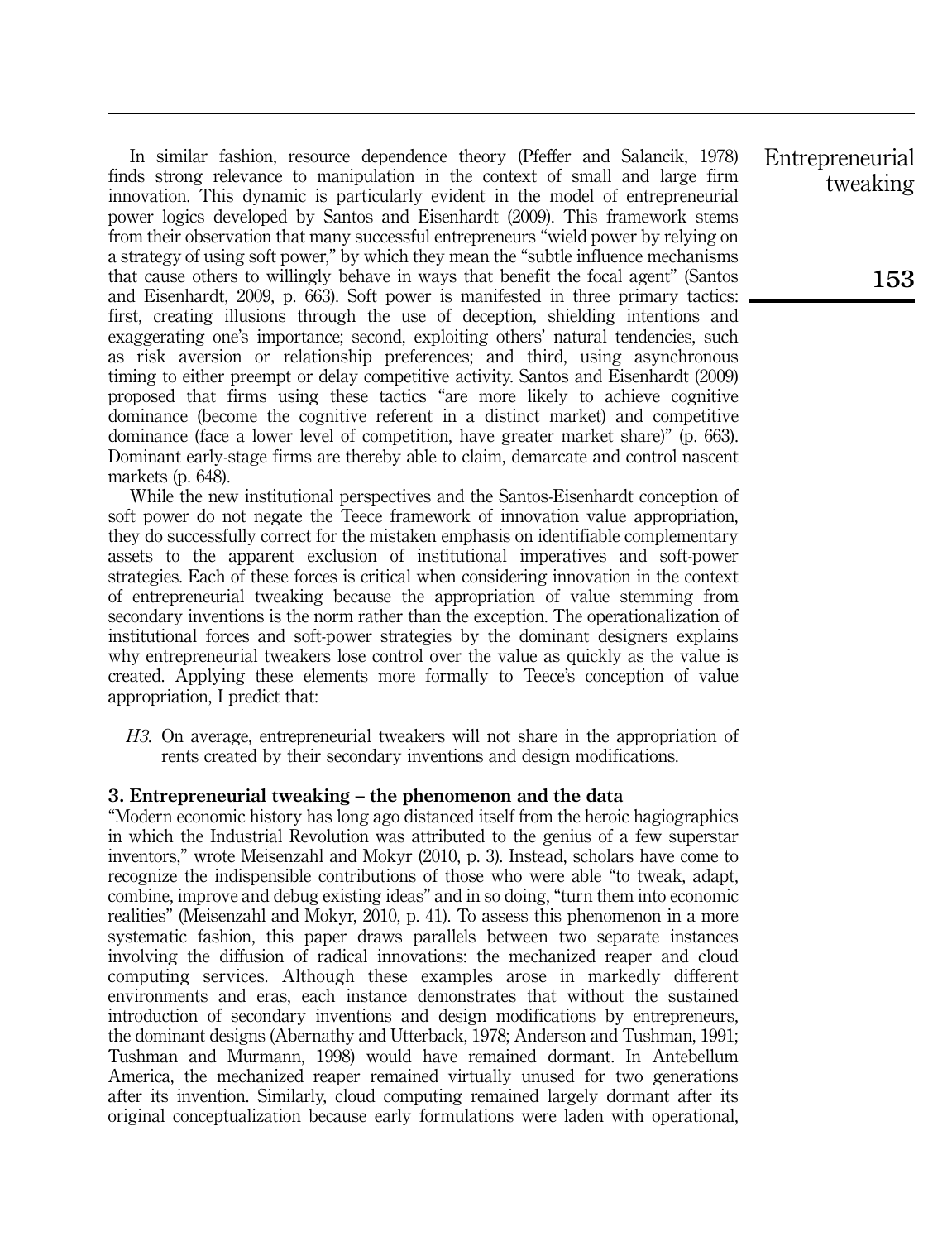strategic and security risks (Buyya et al., 2008). As with the reaper, secondary inventions and design modifications by entrepreneurs drove the commercializability of cloud computing (Rimal et al., 2009; Armbrust et al., 2010).

#### 3.1 Data sources

This paper utilizes two distinct data sets, one highlighting the development of the mechanized reaper and the other highlighting the development of commercializable cloud computing. These radically different contexts were selected for three primary reasons: the technologies, settings and eras are sufficiently different to provide breadth to the study; the innovations were both characterized by high latent demand but tremendous challenges in overcoming adopter resistance by delivering a commercializable solution; moreover, the two technologies provide detailed data for archival research.

For the analysis of the mechanized reaper, data were drawn from US patent filings, historical accounts and agricultural equipment catalogues for the years 1803- 1884, including 43 separate accounts of reaper field trials. Throughout this span of time, numerous patent claims were filed for mechanized reapers (Hutchinson, 1930), virtually all of which involved incremental enhancements to the models patented by Hussey (in 1833) and McCormick (in 1834). Studies of this era are inherently complicated by the document losses incurred during the 1836 patent office fire. However, Hutchinson's McCormick biography (1930), work by cliometricians (David, 1966; Olmstead, 1975; Olmstead and Rhode, 1995) and my own comprehensive review of newspapers, magazines, diaries and catalogues yielded an excellent collection of formal and informal records detailing the incremental innovations of the reaper. In all, 517 sources were used to identify 348 secondary inventions (including 147 patents) and design modifications.

The second data set is drawn from firms involved in the commercialization of cloud computing, an industry that provisions "convenient, on-demand network access to a shared pool of configurable computing resources" (National Institute for Standards and Technology (NIST), 2009). For the analysis of cloud computing, US Patent Office records revealed 3,882 patent filings related to cloud computing through 2011. In all, 28 percent of these were assigned to incumbents (e.g. Microsoft, Google, Cisco, etc.) while the remaining claims were assigned to individuals or start-up firms. To evaluate financial and operational performance of cloud computing firms I used data drawn from the Dun and Bradstreet database for all of the 382 firms presenting or exhibiting at the 2011 Cloud Expo in New York City. Non-US patent filings were excluded from the data set, although it is likely that foreign claims have been instrumental to the process of developing commercializable cloud computing services. To insure that the relative proportion of innovations from non-US incumbents and start-ups substantively resembled the proportions found in the USA, a representative sampling of cloud computing patent applications was obtained from ten technology-intensive countries that were selected based on a blended calculation of PC use, broadband use, corporate computing expenditures and cloud computing firms (Canada, UK, France, Germany, Italy, Australia, China, India, Russia, Spain). An examination of 100 randomly selected cloud computing patents in each country indicated that, on average, 34 percent of the assignees were from large-scale incumbents, which is only slightly higher than the 28 percent found in the USA. This broadly consistent pattern confirms that the vast majority of cloud computing patents is the product of entrepreneurial tweakers.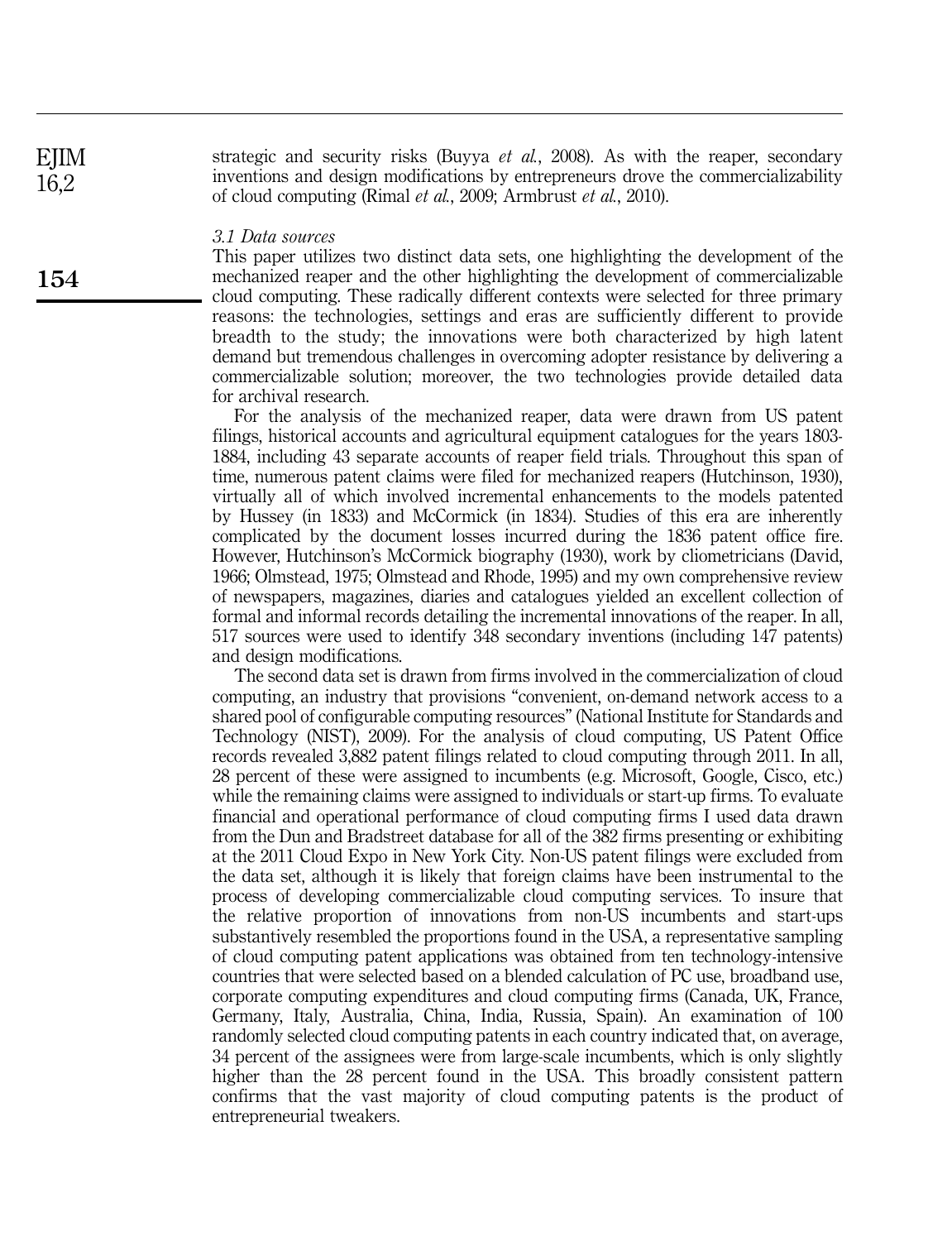#### 3.2 The mechanized reaper

The first step in harvesting grain is called "reaping," which involves a cutting and gathering process. When completed by hand, reaping is labor intensive, exhausting and, given the time sensitive nature of the harvest and the vagaries of the weather, literally a matter of life or death (Hutchinson, 1930). So it was with considerable importance that the first US patent on a mechanized reaper was issued in 1803 (Quick and Buchele, 1978). Any hopes for viability were quickly dampened by the fact that among the early prototypes mechanical failures were legendary. One report from a field trial in Maryland captured the flavor of the challenges: "When the horses slowed to a pace less than that being a trot, the cutting bars seized, shaking the machine and team so that one horse fell to the ground and the reaper itself suddenly failed, sending metal parts into the crowd of astonished observers and one blad(e) into the flesh of the fallen horse" (Wood, 1846, p. 33). Such spectacles did little to engender confidence in the new technology. Despite the extreme ardor associated with conventional hand reapers, potential adopters generally believed that the new technology was far riskier and ultimately more costly than hand harvesting (Olmstead, 1975; Olmstead and Rhode, 1995).

Development of the mechanized reaper took a notably positive turn with patented improvements by Obed Hussey (in 1833) and Cyrus McCormick (in 1834) of side-draft reapers that were pulled rather than pushed across the fields. The basic features of these two machines constituted the dominant designs in mechanized farm equipment for nearly a century (Quick and Buchele, 1978). However, neither design was immediately viable. In trial after trial, fatal flaws in multiple facets of the devices yielded disappointing results: "The reaper sank in soft ground, uprooted and flattened the tangled oat straw, was prone to clogging, and needed frequent repairs" (Pusey, 1851, p. 613). To many farmers, early reapers appeared fragile and unreliable. The London Times called the McCormick reaper "a cross between a wheelbarrow, a chariot, and a flying machine" (Pusey, 1851).

More than 300 secondary inventions and design modifications were required before the Hussey and McCormick reapers were widely trusted as an alternative to human labor. The sum total of these incremental innovations resulted in a structurally robust, mechanically reliable reaper that slashed labor resource requirements by more than three-quarters and, with these reductions, permanently altered not just agricultural economics but the general disposition of labor throughout Europe and North America (Olmstead, 1975). Sales of the reaper and its cousins, the harvester and the combine, soared, and by 1870 more than 400,000 machines were in use (Quick and Buchele, 1978). Although the basic design of McCormick Reaper ca. 1870 embodied the dominant design developed in the 1830s, by 1870 McCormick's leading reaper included more than 200 modifications produced through entrepreneurial tweaking.

#### 3.3 Cloud computing

While the reaper aimed to liberate farmers from exogenous forces such as weather and labor supply, cloud computing promised to liberate businesses from the impossible task of accurately predicting the vector and velocity of changes in information technology (Catteddu and Hogben, 2009). Future generations will doubtlessly look with great bemusement upon the era of computer use in which floppy disks, legacy systems, flash drives, expensive customized software, clustered processing and storage capacity limits ruled the computer landscape like so many cumbersome electronic dinosaurs. In stark contrast, cloud computing represents the long-held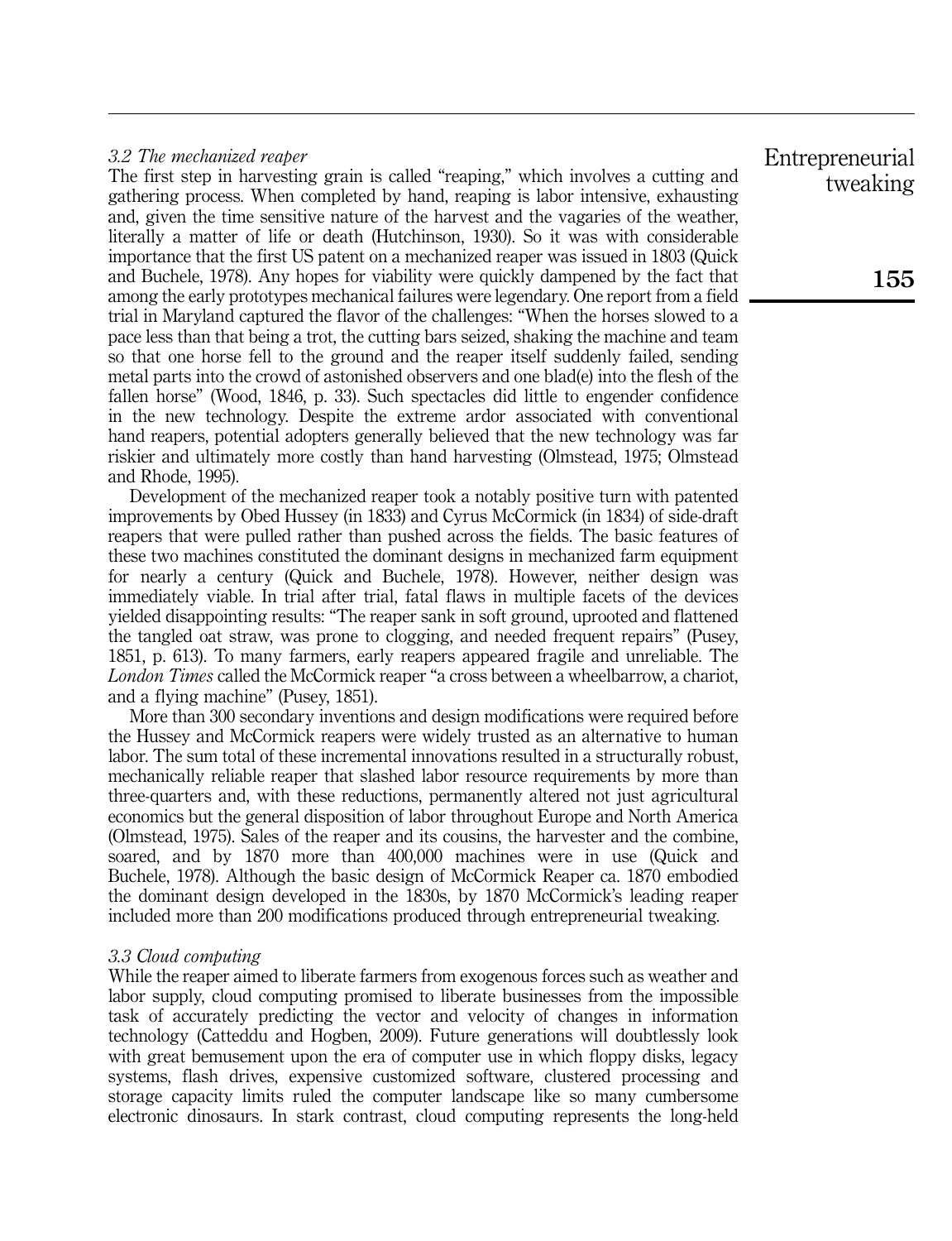dream of computing as a utility (NIST, 2009). The overarching concept of delivering computing resources through a global network is rooted in the late 1950s and early 1960s. Early pioneers, including computer scientists such as Bremer, McCarthy and Parkhill articulated a framework known then as time-share computing, the conceptual ancestor of cloud computing (Parkhill, 1966). The essence of the shared computing paradigm is that computing services function as a utility that are instantaneously scalable web-based resources "that no longer require tremendous hardware/software investments and professional skills to acquire" (Kaplan, 2011). From the very beginning, the stakes have been significant and have grown exponentially. Annual enterprise spending on information technology will approach \$2.7 trillion in 2012 (Gartner Report, 2012), up to 30 percent of which is related to issues arising from legacy systems, which are residual programs, applications and processing systems that are difficult or even impossible to supplant in an environment of cluster management software (Foster and Kesselman, 1999).

As with the long march to a commercially viable mechanized reaper, efforts to commercialize cloud services faced resistance and skepticism as security breaches and performance concerns cast a long shadow over development efforts (Catteddu and Hogben, 2009). Infamous examples of catastrophic security failures abound, such as the massive outage experienced with Amazon's S3 outsourced cloud solution (Lazard Capital Markets, 2009). In a fashion that is reminiscent of the great mechanized reaper field trials of the early 1800s, public failures of cloud computing underscored the technical deficiencies, which in turn curtailed support by potential adopters despite tremendous latent demand for a viable solution (Gartner Report, 2012). Entrepreneurial tweaks specifically addressing cloud security concerns and operational attenuation issues sought to reduce the perceived risks and thereby hasten diffusion of commercializable cloud computing services (Armbrust et al., 2010; Rimal et al., 2009). Now, more than 50 years into the development process, a steady flow of secondary inventions and design modifications (Armbrust et al., 2010) by entrepreneurial tweakers has fueled the delivery of commercializable services, evidenced by nearly 4,000 cloud-related US patents (Rimal et al., 2009), thousands of non-patented enhancements and an estimated \$41 billion in 2011 cloud computing revenue (Gartner Report, 2012).

#### 4. Methods and models

The overarching predictive framework for this study is that entrepreneurial tweaking is indispensible to the diffusion of commercializable breakthrough technologies. And yet, the rewards of these indispensible contributions seldom accrue to the benefit of entrepreneurs. In order to test these predictions, OLS and logistic regression models were employed for each of the four hypotheses in each of the two contexts.

#### 4.1 Dependent variables

In addressing H1, H2a and H2b, this study employs an aggregate measure of market acceptance to evaluate the relationship between incremental innovations and technology diffusion. The measure yields a quantity representing the diffusion rate, expressed in terms of the utilization of reapers and cloud services. For the analysis of the mechanized reaper, the diffusion rate was captured through reapers in use, based on data from year-end estimates gathered from prior studies (Hutchinson, 1930; David, 1966; Olmstead, 1975; Quick and Buchele, 1978), triangulated estimates, US census data and corporate histories, such as those published by the two most prominent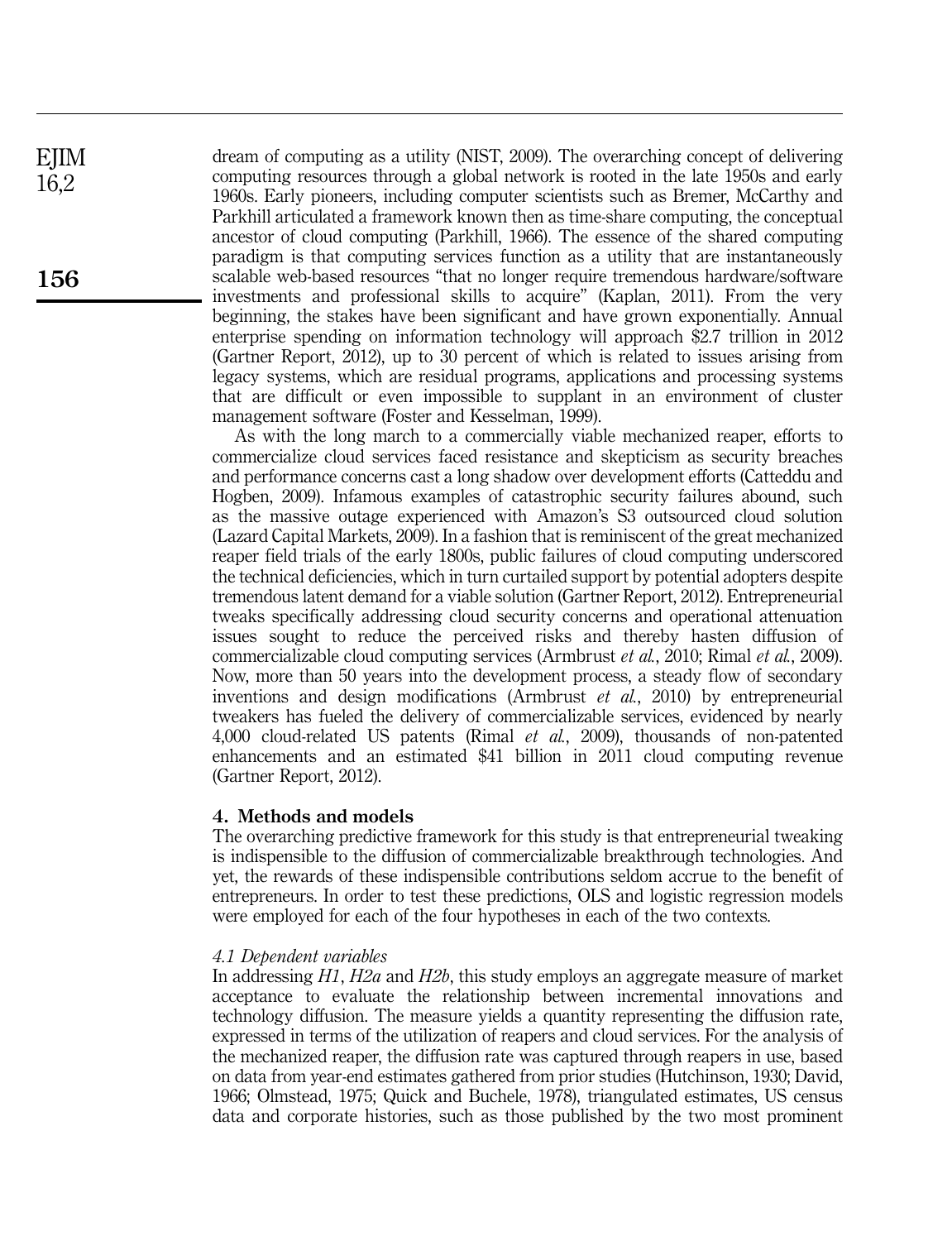American manufacturers of farm equipment, John Deere and International Harvester. For the analysis of cloud computing, the diffusion rate was captured through total revenue generated from cloud computing services. The cloud computing measures were calculated from a blended rate of values drawn from data compiled by Gartner Report (2012), Lazard Capital Markets (2009) and Dun and Bradstreet for the population of companies routinely attending premier cloud computing trade shows. In addressing H3, regarding the appropriation of rents, I used a discrete dichotomous variable, rents appropriated, indicating whether or not an entrepreneur-inventor received payment for the innovation through product sales, royalties or by being acquired.

#### 4.2 Predictors

Risk reduction. This is a continuous variable for the internalization of adopter information costs by entrepreneurial tweakers. For reapers, the measure of risk reduction is draft, the force required to operate a farm implement, as measured using a dynamometer. Dynamometers were widely used and relatively sophisticated even in early 1800s. Field judges and farmers associated high draft with "poor workmanship and faulty design" (Olmstead, 1975, p. 350) since it was indicative of clogging and other inefficiencies that exhausted the horses and damaged both crops and reapers (New York State Agricultural Society, 1857). For cloud computing, the continuous measure of risk reduction is security, the probability of a security breach based on the evolving threshold of deployable encryption (Armbrust et al., 2010), under specified processing performance conditions. The values range from 0, indicating an utterly open system with no security capabilities, to 1, indicating perfect security. The measure captures the productive security threshold achieved (i.e. the tradeoff between security and dynamic functionality), by assessing the security solution for a system in the context of a specific set of operational requirements stipulating multilateral access to and manipulation of data housed in cloud-based storage services (Lazard Capital Markets, 2009; Armbrust et al., 2010; Gartner Report, 2012).

Innovation source. This is a dummy-coded variable, with a value of "1" indicating incremental innovations from entrepreneurial start-ups and "0" indicating a large incumbent firm as well as all firms that have a proprietary claim to the dominant design.

Innovation impact. Consistent with techniques developed by Douthwaite (2001) and Rogers (2003), this is a categorical variable that ranks the relative importance of incremental innovation on a detailed scale ranging from 0 (i.e. no contribution to commercializability of the dominant design) to 5 (i.e. an indispensible contribution to the dominant design). For the mechanical reaper, three licensed mechanical engineers independently ranked all 348 innovations on the 0-5 scale. The average inter-rater reliability was 0.88. For cloud computing services, five technology professionals (two developers, two sales engineers and one technology columnist) independently ranked a sample of 500 innovations (including 325 randomly selected patents) on the 0-5 scale. The average inter-rater reliability was 0.83. Both reliability correlations are well above the levels necessary to establish inter-rater validity (Hayes and Krippendorff, 2007).

Cumulative innovations. The number of incremental innovations at the end of each year.

Cumulative impact. This variable is product of the aggregate incremental innovations at the end of each calendar year times the innovation impact for each incremental innovation.

Entrepreneurial tweaking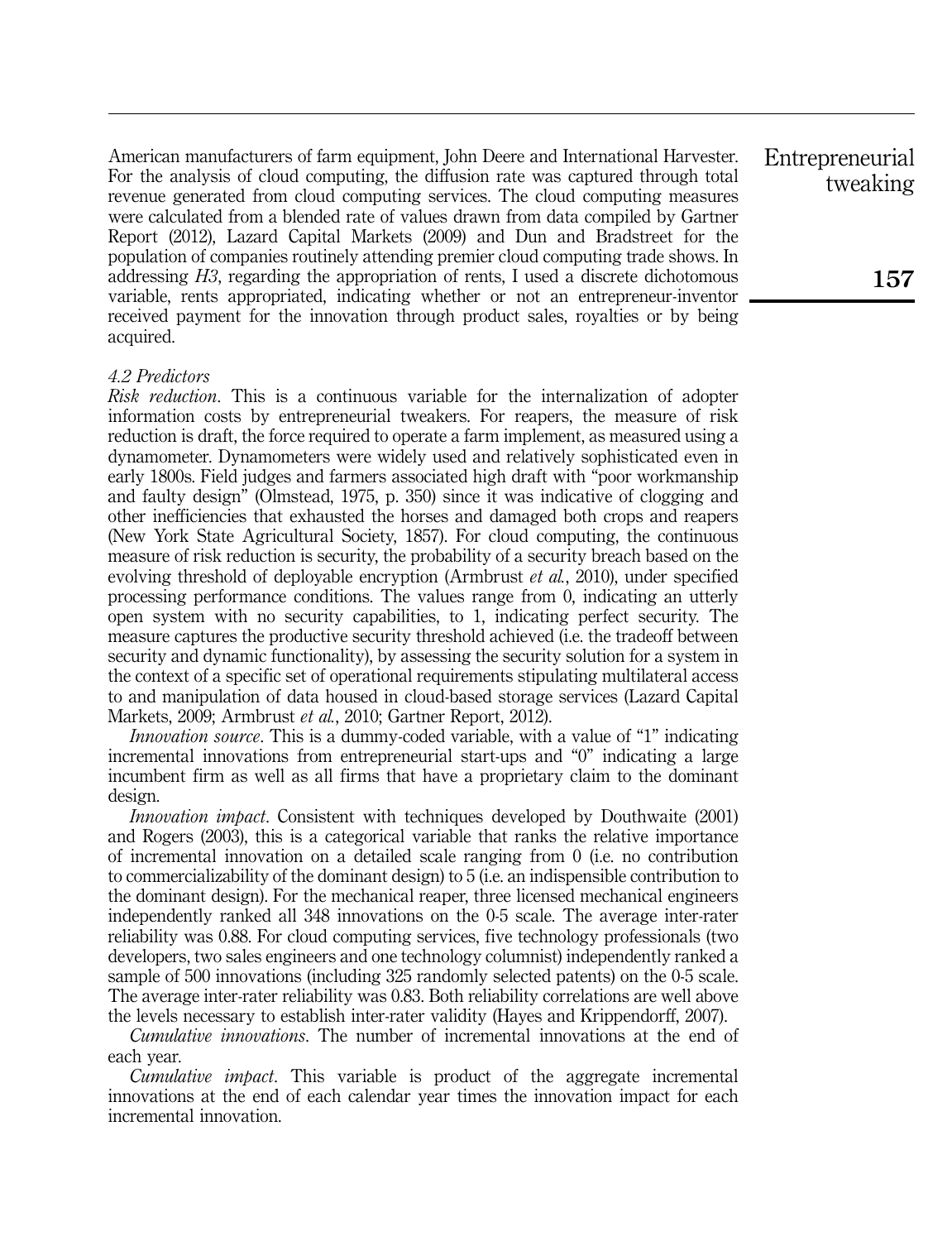| EJIM | <i>Product sales.</i> Unit sales by year, by company.                                                                                                              |
|------|--------------------------------------------------------------------------------------------------------------------------------------------------------------------|
| 16,2 | <i>Royalties.</i> This is a dummy-coded variable indicating whether or not an inventor<br>received royalties or licensing revenue from each documented innovation. |
|      | <i>Acquisition.</i> This is a dummy-coded variable indicating whether or not a firm was<br>acquired.                                                               |
|      | <i>Cumulative time.</i> The number of years since the emergence of the dominant design.                                                                            |
| 158  | 4.3 Controls                                                                                                                                                       |

The diffusion rates for reapers and cloud computing were subject to an array of control variables that were grouped into three separate vectors in order to capture year-specific, industry-specific and macro-economic effects. In particular, economic conditions affect the rate of investment in new technologies (Anderson and Tushman, 1991). Accordingly, annual GDP growth was controlled. As a broad proxy for financial market effects, a market-weighted average interest rate was incorporated, by year. Specifically germane to reapers, the wheat prices were used as a control variable. Unobserved fixed year effects were controlled through a series of dummy codes. This was particularly important for reaper diffusion effects related to labor market disruptions from industrialization and, of course, the Civil War (Olmstead, 1976).

#### 4.4 Models

The predictive models for the diffusion of mechanized reapers and cloud computing are derived separately for each of the four hypotheses. The generalized OLS model for H1 (Model 1), examining the relationship between incremental innovations, is expressed as:

(H1) *Diffusion* = 
$$
\beta_0 + \beta_1 CON_{year} + \beta_2 CON_{macro} + \beta_3 CON_{indus}
$$
  
+  $\beta_4 CUM-INNOV + \beta_5 CUM-INPACT$  (1)

In Model 2, pertaining to  $H2a$ , the source of a given innovation was added:

$$
(H2a) Diffusion = \beta_0 + \beta_1 CON_{year} + \beta_2 CON_{macro} + \beta_3 CON_{indus}
$$

$$
+ \beta_4 CUM-INNOV + \beta_5 CUM-INPACT
$$

$$
+ \beta_6 INNOVATION SOLRCE
$$
 (2)

H2b predicts that entrepreneurial tweakers will assume a primary role in internalizing adopter information costs through risk-reducing innovations. Therefore, risk reduction is added in Model 3 as the product term relating risk reduction to the innovation source. In order to model this effect using metrics that are relevant to adopter information costs, reaper risk is measured using draft improvements, while riskreducing improvements in cloud services are modeled using system security capabilities. The key will be to see if the product term is statistically significant:

$$
(H2b) Diffusion Rate = \beta_0 + \beta_1 CON_{year} + \beta_2 CON_{macro} + \beta_3 CON_{indus}
$$
  
+  $\beta_4 CUM \cdot INNOV + \beta_5 CUM \cdot IMPACT$   
+  $\beta_6 INNOVATION SOURCE + \beta_7 RISK REDUCTION$   
+  $\beta_8 INNOVATION SOURCE \times RISK REDUCTION$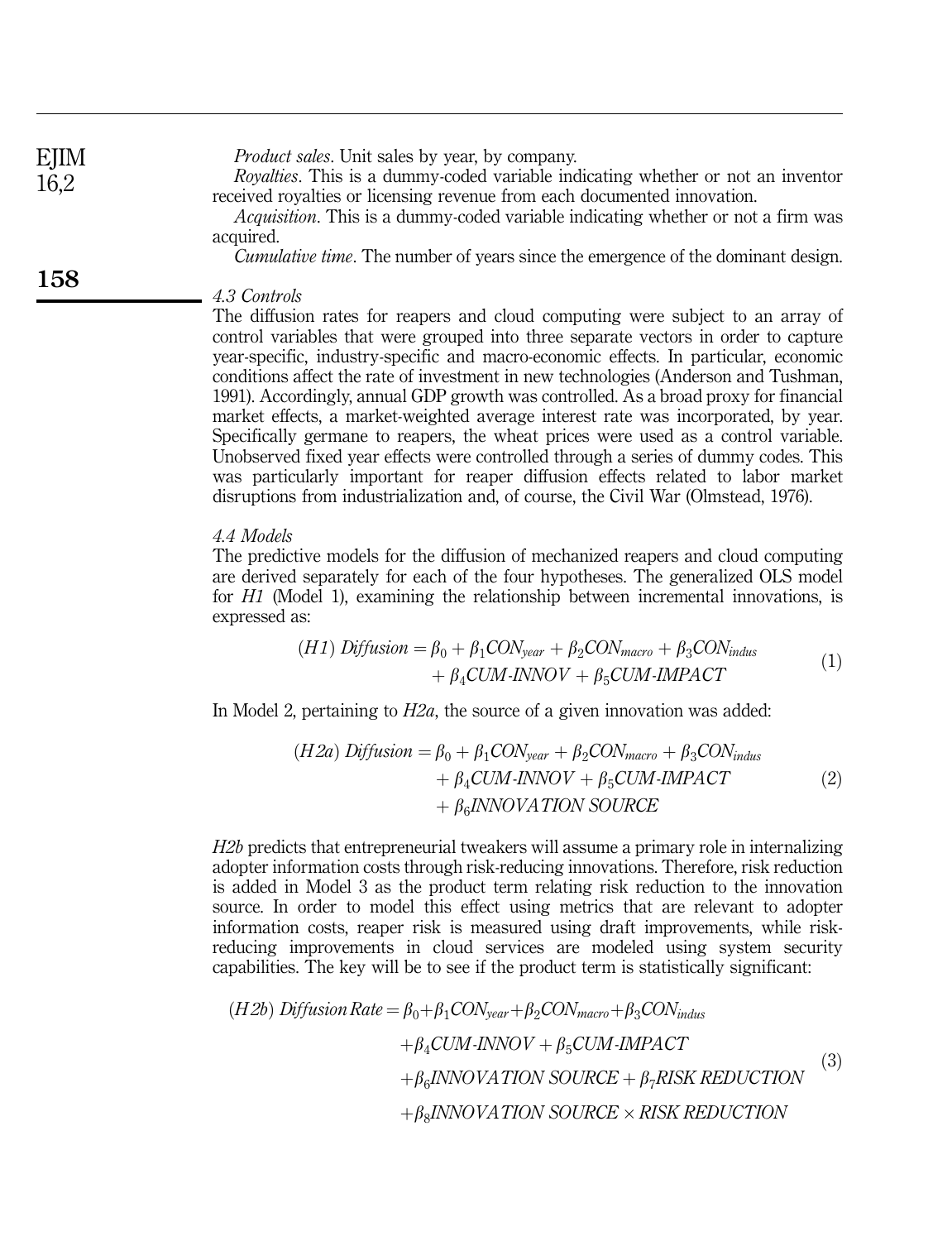H3, regarding appropriation, is tested through a logistic regression model:

(H3) Rents Appropriated  $= \beta_0 + \beta_1 \text{CON}_{\text{year}} + \beta_2 \text{CON}_{\text{macro}} + \beta_3 \text{CON}_{\text{indus}}$  $+\beta_4 CUM\text{-}INNOV + \beta_5 CUM\text{-}IMPACT$  $+ \beta_c IMPACT-RANK + \beta_7 CUM-YEAR$  $+$   $\beta$ <sub>s</sub>INNOVATION SOURCE  $(4)$ 

#### 5. Results

Analysis of the empirical data indicates strong support for all four hypotheses, with material effect sizes and a low probability of error. For both the mechanized reaper and cloud computing services, lengthy gaps followed the initial conception of each technology. Even after the emergence of dominant designs, adoption curves indicate a reluctance to acquire and deploy the nascent technologies. Only after several hundred secondary inventions and design modifications is there evidence of accelerating adoption rates.

The directionality and magnitude of the key correlations (Tables I and II) are consistent with the hypothesized relationships.

Most notably, incremental innovation by start-ups is significantly and positively correlated with diffusion. However, product sales and royalties are significantly and negatively correlated with the source of an innovation. Taken together, this means that start-ups produce innovations leading to commercialization but fail to realize the benefits of having facilitated adoption.

In its basic form, the OLS regression indicates that for both the reaper (Table III, Model 1) and cloud computing services (Table IV, Model 1), incremental innovation is significantly and positively related to the diffusion rate. Even without stipulating the innovation source, secondary inventions and design modifications account for 48 percent and 39 percent of the explanatory variance, respectively, over and above the control variables (Model 0). Both cumulative innovations and the cumulative impact of innovations are significant, thereby supporting  $H1$ , which predicts that diffusion is positively related to incremental innovations.

| Variable       |                                     | Mean | <b>SD</b>       | DV           | (1)            | (2)       | (3)      | (4)          | (5)                  | (6)          | (7)           |
|----------------|-------------------------------------|------|-----------------|--------------|----------------|-----------|----------|--------------|----------------------|--------------|---------------|
| DV             | Reapers in use                      |      |                 |              |                |           |          |              |                      |              |               |
|                | (year end)                          |      | 239,652 291,691 | $\mathbf{x}$ |                |           |          |              |                      |              |               |
| $\mathbf{1}$   | Risk reduction                      |      |                 |              |                |           |          |              |                      |              |               |
|                | (draft improvements)                | 458  | 278             | $0.43**$     | X              |           |          |              |                      |              |               |
| 2              | Innovation source                   | 0.74 | 0.44            |              | $0.32**0.31**$ | X         |          |              |                      |              |               |
| 3              | Innovation impact                   | 2.61 | 1.33            |              | $0.28**0.27**$ | $0.37**$  | X        |              |                      |              |               |
| $\overline{4}$ | Cumulative                          |      |                 |              |                |           |          |              |                      |              |               |
|                | innovations                         | 168  | 115             | $0.17*$      | $0.13*$        | $0.14*$   | $-0.11*$ | $\mathbf{x}$ |                      |              |               |
| 5              | Cumulative impact                   | 439  | 300             |              | $0.27**0.29**$ | $1.22*$   | $-0.07$  | $-0.1$       | X                    |              |               |
| 6              | Product sales                       | 0.04 | 0.20            | 0.08         | $0.39**$       | $-0.34**$ | 0.11     |              | $-0.03 - 0.28$ **    | $\mathbf{x}$ |               |
| 7              | Royalties                           | 0.04 | 0.20            | 0.02         | 0.07           | $-0.22**$ | 0.07     |              | $-0.08 - 0.22**0.04$ |              | $\mathbf x$   |
| 8              | Acquisitions                        | 0.02 | 0.15            | 0.03         | 0.03           | $-0.09$   | 0.03     |              | $-0.05 - 0.03$       |              | $0.06 - 0.04$ |
|                | Notes: * $b < 0.05$ : ** $b < 0.01$ |      |                 |              |                |           |          |              |                      |              |               |

Table I. Mechanical reaper – correlation table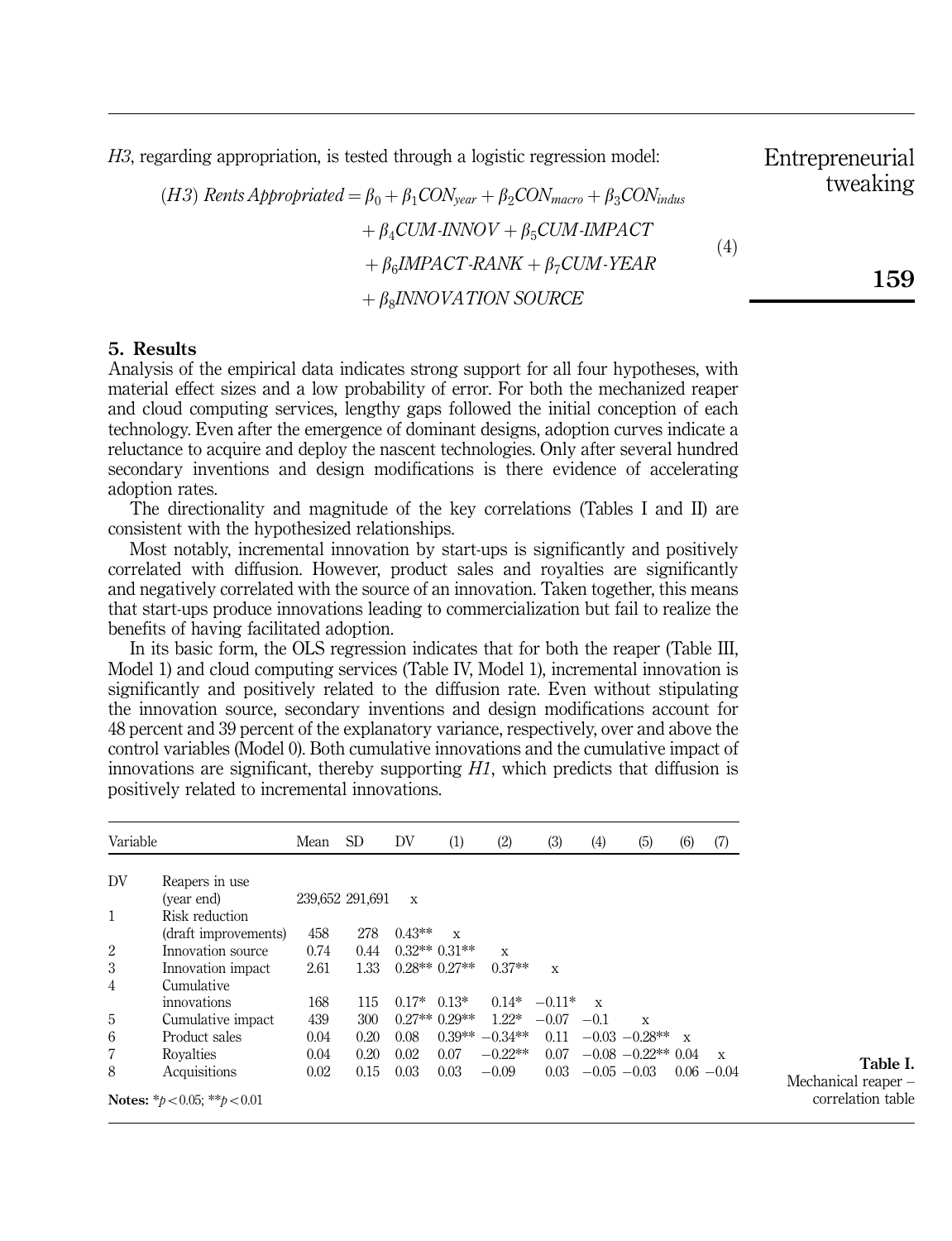| EJIM<br>16,2                 | Variable |                                                    | Mean SD     |                | $DV-1$                    | (1)          | (2)       | (3)                       | (4)  | (5)             | (6)          | (7) |
|------------------------------|----------|----------------------------------------------------|-------------|----------------|---------------------------|--------------|-----------|---------------------------|------|-----------------|--------------|-----|
|                              | DV       | Cloud Revenue<br>(year end \$MM)<br>Risk reduction |             | 87,000 191,000 | $\mathbf x$               |              |           |                           |      |                 |              |     |
| 160                          | 2        | (security improvements) 0.37<br>Innovation source  | 0.72        | 0.51<br>0.45   | $0.30**$<br>$-0.27**$     | X<br>$0.14*$ | X         |                           |      |                 |              |     |
|                              | 3<br>4   | Innovation impact<br>Cumulative innovations        | 2.59<br>250 | 1.37<br>168    | $0.24***-0.08$<br>$0.19*$ | $0.23*$      | $0.38**$  | X<br>$0.20* -0.17*$       | X    |                 |              |     |
|                              | 5        | Cumulative impact                                  | 727         | 418            | $0.29**$                  | $0.41**$     |           | $0.25***-0.25***-0.22***$ |      | X               |              |     |
|                              | 6        | Product sales                                      | 0.02        | 0.153          | 0.07                      | 0.09         | $-0.22**$ | 0.05                      | 0.10 | $-0.11*$        | $\mathbf{x}$ |     |
| Table II.                    |          | Rovalties                                          | 0.05        | 0.21           | 0.06                      | 0.07         | $-0.13*$  | 0.04                      | 0.07 | $-0.16**0.07$ x |              |     |
| Cloud computing              | 8        | Acquisitions                                       | 0.06        | 0.234          | $0.12*$                   | $0.11*$      | 0.05      | 0.01                      | 0.04 | 0.02            | 0.090.07     |     |
| services – correlation table |          | Notes: * $b < 0.05$ : ** $b < 0.01$                |             |                |                           |              |           |                           |      |                 |              |     |

|                                       |                                                                                                                                           | Model 0<br>controls     | Model 1<br>Diffusion is       | Model 2a                          | Model 2b                             |
|---------------------------------------|-------------------------------------------------------------------------------------------------------------------------------------------|-------------------------|-------------------------------|-----------------------------------|--------------------------------------|
|                                       |                                                                                                                                           |                         | positively related            | Start-ups generate<br>majority of | Start-ups                            |
|                                       | <b>Hypotheses</b>                                                                                                                         | DV is reapers<br>in use | to incremental<br>innovations | incremental<br>innovations        | internalize the<br>information costs |
|                                       | Independent variables                                                                                                                     |                         |                               |                                   |                                      |
|                                       | Constant                                                                                                                                  | Incl.                   | Incl.                         | Incl.                             | Incl.                                |
|                                       | Macro effects                                                                                                                             | $41.4*$                 | $27.3*$                       | $25.5*$                           | 19.40                                |
|                                       |                                                                                                                                           | (26.0)                  | (18.8)                        | (17.8)                            | (14.3)                               |
|                                       | Fixed year effects                                                                                                                        | 47.8*                   | $33.4*$                       | $26.1*$                           | 11.50                                |
|                                       |                                                                                                                                           | (22.4)                  | (17.7)                        | (14.3)                            | (8.2)                                |
|                                       | Fixed industry effects                                                                                                                    | 11.30                   | 2.65                          | 2.58                              | 2.40                                 |
|                                       | Cumulative innovations                                                                                                                    | (4.72)                  | (1.78)<br>$177*$              | (1.65)<br>$172*$                  | (0.61)<br>$161*$                     |
|                                       |                                                                                                                                           |                         | (53)                          | (51)                              | (47)                                 |
|                                       | Cumulative impact                                                                                                                         |                         |                               | $320**$                           | $174*$                               |
|                                       |                                                                                                                                           |                         | (72)                          | (65)                              | (41)                                 |
|                                       | Innovation source                                                                                                                         |                         |                               |                                   |                                      |
|                                       | $(startup=1)$                                                                                                                             |                         |                               | 5.789***                          | 3,994***                             |
|                                       | Risk reduction (draft)                                                                                                                    |                         |                               | (1,270)                           | (991)<br>760***                      |
|                                       | Risk reduction $\times$ source                                                                                                            |                         |                               |                                   | (51)<br>$1,141***$                   |
| Table III.                            |                                                                                                                                           |                         |                               |                                   | (190)                                |
| Mechanical reaper –                   | Adjusted $R^2$                                                                                                                            | 0.09                    | 0.57                          | 0.74                              | 0.87                                 |
| OLS regression results                | $F$ -value                                                                                                                                | 11.2                    | 38.8                          | 47.6                              | 63.9                                 |
| OLS results for<br>mechanized reapers | <b>Notes:</b> Non-standardized coefficients. Units are expressed in incremental reapers. $*p < 0.05$ ;<br>** $b < 0.01$ : *** $b < 0.001$ |                         |                               |                                   |                                      |

> H2a predicted that entrepreneurial tweakers are the primary force in reducing resistance to dominant designs. In support of this prediction, Tables V and VI, demonstrate the relatively greater impact of incremental innovations produced by start-ups. Entrepreneurial tweakers were responsible for 74 percent of all secondary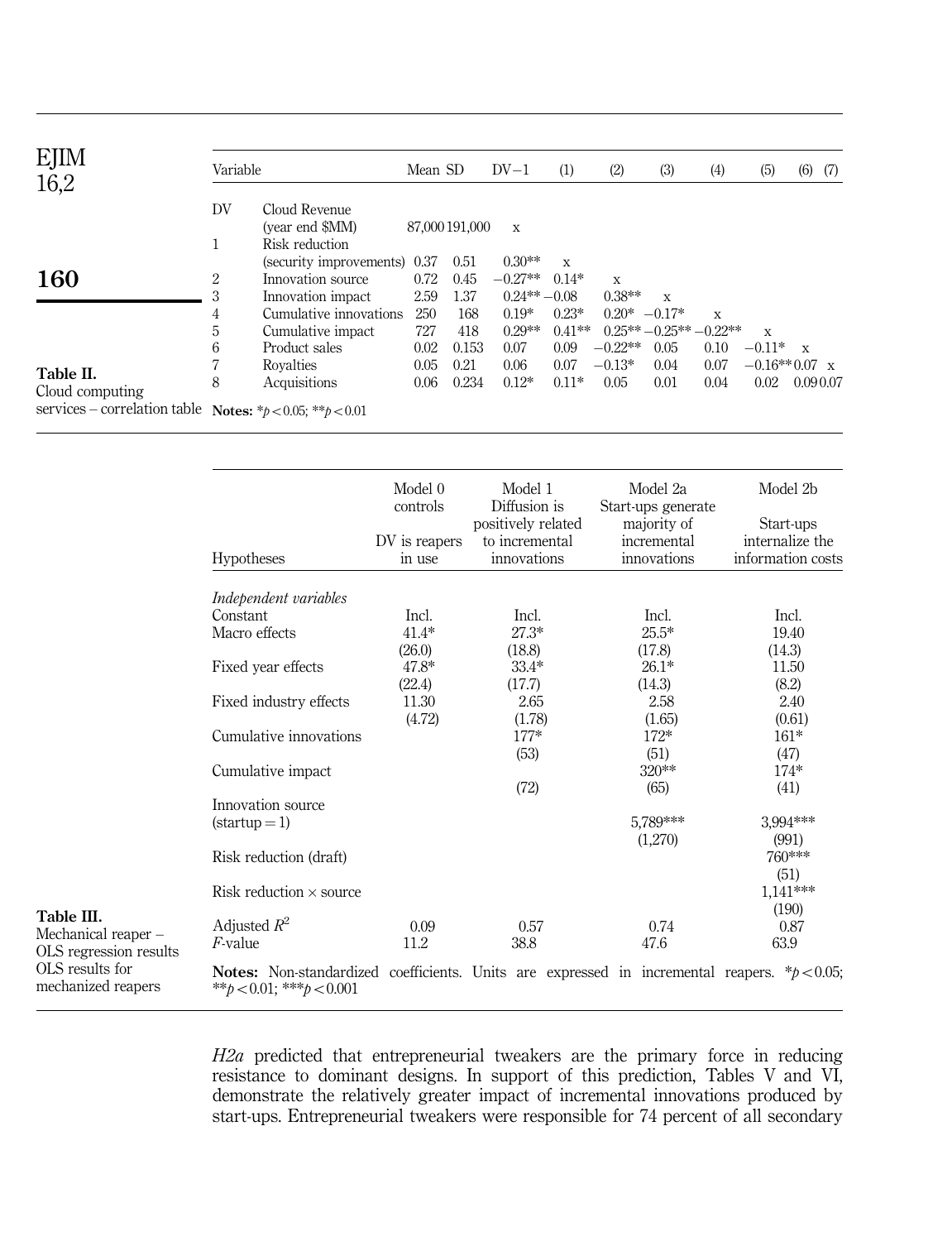| Hypotheses                                                                            | Model 0<br>controls<br>DV is<br>revenues | Model 1<br>Diffusion is<br>positively related<br>to incremental<br>innovations | Model 2a<br>Start-ups generate<br>majority of<br>incremental<br>innovations | Model 2b<br>Start-ups<br>internalize the<br>information costs | Entrepreneurial<br>tweaking |
|---------------------------------------------------------------------------------------|------------------------------------------|--------------------------------------------------------------------------------|-----------------------------------------------------------------------------|---------------------------------------------------------------|-----------------------------|
| Independent variables                                                                 |                                          |                                                                                |                                                                             |                                                               | 161                         |
| Constant                                                                              | Incl.                                    | Incl.                                                                          | Incl.                                                                       | Incl.                                                         |                             |
| Macro effects                                                                         | $0.31*$                                  | 0.15                                                                           | 0.14                                                                        | 0.13                                                          |                             |
|                                                                                       | (0.18)                                   | (0.12)                                                                         | (0.11)                                                                      | (0.11)                                                        |                             |
| Fixed year effects                                                                    | $0.18*$                                  | $0.12*$                                                                        | 0.11                                                                        | 0.12                                                          |                             |
|                                                                                       | (0.20)                                   | (0.12)                                                                         | (0.12)                                                                      | (0.10)                                                        |                             |
| Fixed industry effects                                                                | $0.18*$                                  | 0.17                                                                           | 0.13                                                                        | $-0.14$                                                       |                             |
|                                                                                       | (0.14)                                   | (0.14)                                                                         | (0.14)                                                                      | (0.15)                                                        |                             |
| Cumulative innovations                                                                |                                          | 1.198**                                                                        | $1.17**$                                                                    | $1.02**$                                                      |                             |
|                                                                                       |                                          | (0.65)                                                                         | (0.60)                                                                      | (0.57)                                                        |                             |
| Cumulative impact                                                                     |                                          | 1.37***                                                                        | $1.03**$                                                                    | $0.89*$                                                       |                             |
|                                                                                       |                                          | (0.88)                                                                         | (0.79)                                                                      | (0.51)                                                        |                             |
| Innovation source                                                                     |                                          |                                                                                |                                                                             |                                                               |                             |
| $(startup=1)$                                                                         |                                          |                                                                                | $5.45***$                                                                   | 3.13***                                                       |                             |
|                                                                                       |                                          |                                                                                | (1.28)                                                                      | (1.13)                                                        |                             |
| Risk reduction (security)                                                             |                                          |                                                                                |                                                                             | $2.30***$                                                     |                             |
|                                                                                       |                                          |                                                                                |                                                                             | (0.37)                                                        |                             |
| Risk reduction $\times$ source                                                        |                                          |                                                                                |                                                                             | 2.88***                                                       |                             |
|                                                                                       |                                          |                                                                                |                                                                             | (0.79)                                                        | Table IV.                   |
| Adjusted $R^2$                                                                        | 0.12                                     | 0.51                                                                           | 0.69                                                                        | 0.81                                                          | Cloud computing             |
| $F$ -value                                                                            | 14.7                                     | 31.3                                                                           | 42.2                                                                        | 55.7                                                          | $s$ ervices – OLS           |
| <b>Note:</b> Standardized coefficient. * $p < 0.05$ ; ** $p < 0.01$ ; *** $p < 0.001$ |                                          |                                                                                |                                                                             |                                                               | regression results          |
|                                                                                       |                                          |                                                                                |                                                                             |                                                               |                             |

|                                          | Incumbents |                               | Start-ups | Total |                |      |
|------------------------------------------|------------|-------------------------------|-----------|-------|----------------|------|
| Innovation impact rating $(5 =$ highest) | No.        | $\%$                          | No.       | $\%$  | N <sub>o</sub> | $\%$ |
|                                          |            |                               |           |       |                |      |
| $\mathbf{0}$                             | 8          | 47                            | 9         | 53    | 17             | 5    |
| 1                                        | 26         | 46                            | 30        | 54    | 56             | 16   |
| $\overline{2}$                           | 35         | 36                            | 61        | 64    | 96             | 28   |
| 3                                        | 10         | 11                            | 83        | 89    | 93             | 27   |
| 4                                        | 6          | 12                            | 43        | 88    | 49             | 14   |
| 5                                        | 4          | 11                            | 33        | 89    | 37             | 11   |
| Total                                    | 89         | 26                            | 259       | 74    | 348            | 100  |
|                                          | Incumbents |                               | Start-ups |       |                |      |
| Average impact value                     | 1.91***    |                               | 2.85***   |       |                |      |
| <b>SD</b>                                | 1.20       |                               | 1.29      |       |                |      |
| Mean difference                          |            | $T_{1,347} = 6.02, p < 0.001$ |           |       |                |      |

Notes: These data represent the results of a forced ranking of 348 secondary inventions and design modifications for the mechanical reaper from 1803-1884 (inter-rater reliability: 0.88). Startups produced 74 percent of all incremental innovations and accounted for nearly 90 percent of those that most profoundly reduced adoption risk and facilitated commercialization. \*\*\* $p < 0.001$ 

Mechanized reaper – the impact of incremental innovations

#### Table V.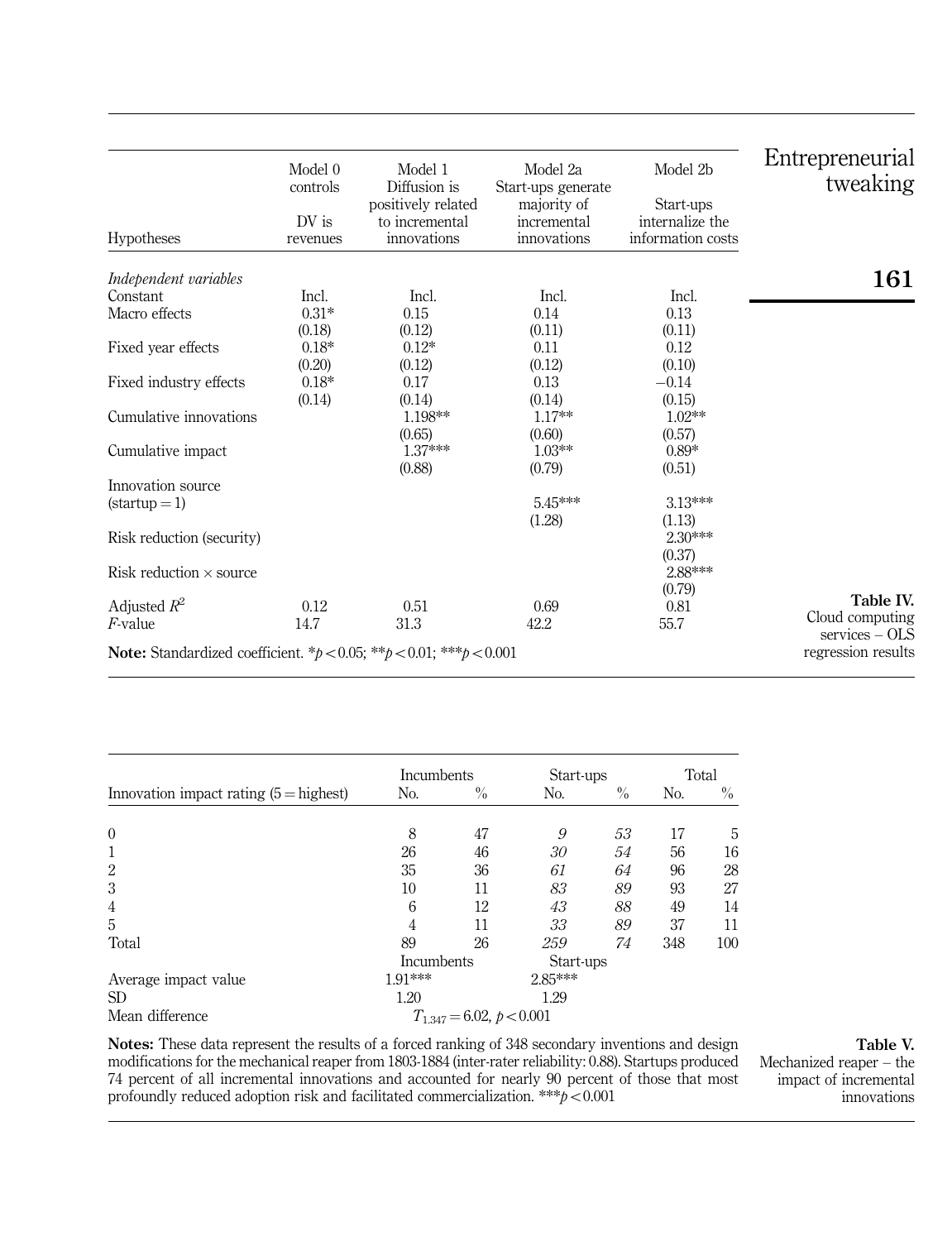| EJIM |                                          | Incumbents |      | Start-ups                     |      |     | Total         |
|------|------------------------------------------|------------|------|-------------------------------|------|-----|---------------|
| 16,2 | Innovation impact rating $(5 =$ highest) | No.        | $\%$ | No.                           | $\%$ | No. | $\frac{0}{0}$ |
|      | 0                                        | 17         | 45   | 21                            | 55   | 38  | 8             |
|      |                                          | 28         | 41   | 41                            | 59   | 69  | 14            |
|      |                                          | 45         | 34   | 89                            | 66   | 134 | 27            |
| 162  |                                          | 30         | 26   | 87                            | 74   | 117 | 23            |
|      |                                          | 16         | 16   | 85                            | 84   | 101 | 20            |
|      | 5                                        | 5          | 12   | 36                            | 88   | 41  | 8             |
|      | Total                                    | 141        | 28   | 359                           | 72   | 500 | 100           |
|      |                                          | Incumbents |      | Start-ups                     |      |     |               |
|      | Average impact value                     | $2.11***$  |      | 2.79***                       |      |     |               |
|      | SD.                                      | 1.29       |      | 1.35                          |      |     |               |
|      | Mean difference                          |            |      | $T_{1,499} = 5.12, b < 0.001$ |      |     |               |

Cloud computing – the impact of incremental innovations

modifications for cloud computing services from 1960-2011 (inter-rater reliability: 0.83). Startups produced 72 percent of all incremental innovations and accounted for more than 85 percent of those that most profoundly reduced adoption risk and facilitated commercialization. \*\*\* $p < 0.001$ 

inventions and design modifications leading to the commercialization of the mechanized reaper (Table V) 72 percent of innovations related to cloud computing (Table VI). Further, among the 100 highest-ranked innovations, 89 percent were attributable to entrepreneurs who tweaked the dominant reaper design and 85 percent were attributable to entrepreneurial tweaks of cloud computing.

These findings are further underscored by the OLS regression results in Model 2a (Tables II and IV), in which the source of innovation is found to be a significant predictor of diffusion for both reapers  $(\Delta R^2 = 0.17)$  and cloud services  $(\Delta R^2 = 0.18)$ , respectively. H2b examines the information costs of potential adopters, predicting that diffusion is positively related to the ability and willingness of entrepreneurial tweakers to internalize the information costs of risk-averse consumers. This assertion will be supported if it can be shown that entrepreneurial tweakers were decisive in the reduction of perceived risk and the subsequent increase in sales. The mean differences displayed in Table V show that entrepreneurial innovations were 49 percent more instrumental to the commercialization of the reaper than were incumbent innovations (2.85 vs 1.91,  $T_{1,347} = 6.02$ ,  $p < 0.001$ ). Similarly, incremental innovations by start-ups were 32 percent more impactful to the commercialization of cloud computing (Table VI) than were incumbent innovations (2.79 vs 2.11,  $T_{1,499} = 5.12$ ,  $p<0.001$ ). To further examine this effect, a product variable was added to Model 2b (Tables II and IV), relating risk reduction to the innovation source. Importantly, the product coefficient was found to be highly significant for reapers and cloud computing services, thereby supporting the prediction that entrepreneurial startups, not incumbents, are primarily responsible for the internalization of adopter information costs through the development of secondary inventions and design modifications that tangibly improve the dominant design.

H3 tested the premise that while entrepreneurial tweakers may be indispensible to the creation of rents associated with the commercialization of new technologies, they generally do not share in the appropriation of rents generated by their secondary inventions and design modifications. Table VII provides the results of a logistic regression examining the probability that the creation of incremental innovations results in value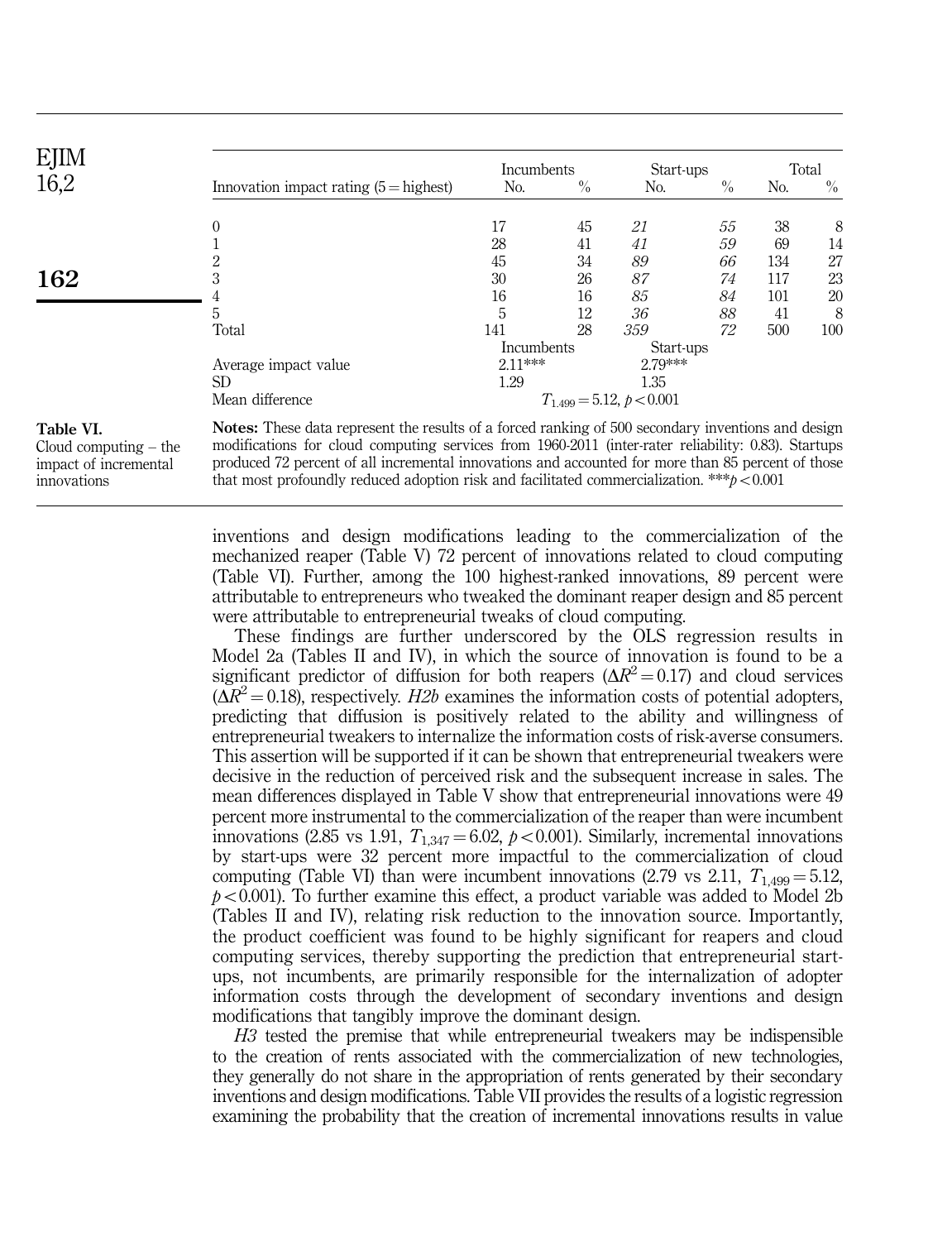accrued by the entrepreneurial tweakers. The premise is tested across three scenarios: all innovations, only start-up innovations and only high-impact innovations.

The odds ratios reveal two dynamics that are supportive of H3. On the one hand, cumulative innovation and the unique impact of a given innovation strongly increase the odds of rents being created. On the other hand, the innovation source strongly decreases the odds of appropriation. In fact, an entrepreneurial tweaker had only a one in 14 chance of deriving gains from a reaper innovation (innovation source odds ratio  $= 0.07$ ,  $p \lt 0.001$  and a one in nine chance of garnering gains from a cloud services innovation (odds ratio  $= 0.11$ ,  $p < 0.001$ ).

Overall, it is apparent that incremental innovations to the reaper, especially highimpact innovations that reduced the draft, increased the likelihood that the incumbent owner of a dominant design will appropriate rents from the innovations created by start-ups. However, it is also apparent that start-ups did not improve their chances of appropriating rents through their innovations. Even among those start-ups producing tweaks that had the highest impact on commercialization, failed to earn rents on their innovations. The storyline is repeated with cloud computing, though with somewhat less dramatic results. Incumbents benefit from entrepreneurial tweaks, but start-ups generally do not. These findings strongly support  $H_3$ , which asserts that resource-rich. business-savvy incumbents will outmaneuver start-ups by appropriating the value of entrepreneurial innovations.

| Independent<br>variables | Odds (SD) | Model $3$ – reapers<br>Rent appropriation from incremental<br>entrepreneurial innovation<br>Value creations and<br>appropriation | Odds (SD) | Model $3$ – cloud services<br>Rent appropriation from incremental<br>entrepreneurial innovations<br>Value creation and<br>appropriation |
|--------------------------|-----------|----------------------------------------------------------------------------------------------------------------------------------|-----------|-----------------------------------------------------------------------------------------------------------------------------------------|
|                          |           |                                                                                                                                  |           |                                                                                                                                         |
| Constant                 | Incl.     |                                                                                                                                  | Incl.     |                                                                                                                                         |
| Macro effects            | $0.96*$   |                                                                                                                                  | $0.98*$   |                                                                                                                                         |
|                          | (0.19)    |                                                                                                                                  | (0.08)    |                                                                                                                                         |
| Fixed year effects       | $1.02*$   |                                                                                                                                  | 1.07      |                                                                                                                                         |
|                          | (0.22)    |                                                                                                                                  | (0.15)    |                                                                                                                                         |
| Fixed industry           |           |                                                                                                                                  |           |                                                                                                                                         |
| effects                  | 0.97      |                                                                                                                                  | 0.99      |                                                                                                                                         |
|                          | (0.14)    |                                                                                                                                  | (0.21)    |                                                                                                                                         |
| Cumulative               |           | $8 \times$ odds that value                                                                                                       |           | $8 \times$ odds that value                                                                                                              |
| innovation               | 8.34***   | is created                                                                                                                       | 7.63***   | is created                                                                                                                              |
|                          | (6.87)    |                                                                                                                                  | (5.32)    |                                                                                                                                         |
| Innovation               |           | $14 \times$ odds that value                                                                                                      |           | $9 \times$ odds that value                                                                                                              |
| impact                   | 13.82**   | is created                                                                                                                       | 9.48***   | is created                                                                                                                              |
|                          | (2.91)    |                                                                                                                                  | (3.58)    |                                                                                                                                         |
| Innovation               |           | 1 in 14 chance                                                                                                                   |           | 1 in 9 chance of start-                                                                                                                 |
| source                   |           | of start-up                                                                                                                      |           | up appropriating                                                                                                                        |
| $(1 = start-up)$         | $0.07***$ | appropriating value                                                                                                              | $0.11***$ | value                                                                                                                                   |
|                          | (0.03)    |                                                                                                                                  | (0.13)    |                                                                                                                                         |
| $\chi^2$                 | 74.4      |                                                                                                                                  | 63.8      |                                                                                                                                         |
| Predictive               |           |                                                                                                                                  |           |                                                                                                                                         |
| accuracy                 | $95.6\%$  |                                                                                                                                  | 91.7%     |                                                                                                                                         |

Notes: The following data demonstrate that while secondary inventions and design modifications increase the probability of rent appropriation, start-ups face low probability of harvesting value.  $*_{p<0.05;}$  \*\*p $<0.01;$  \*\*\*p $<0.001$ 

Table VII. Mechanized reaper and cloud services – logistic regression results

Entrepreneurial tweaking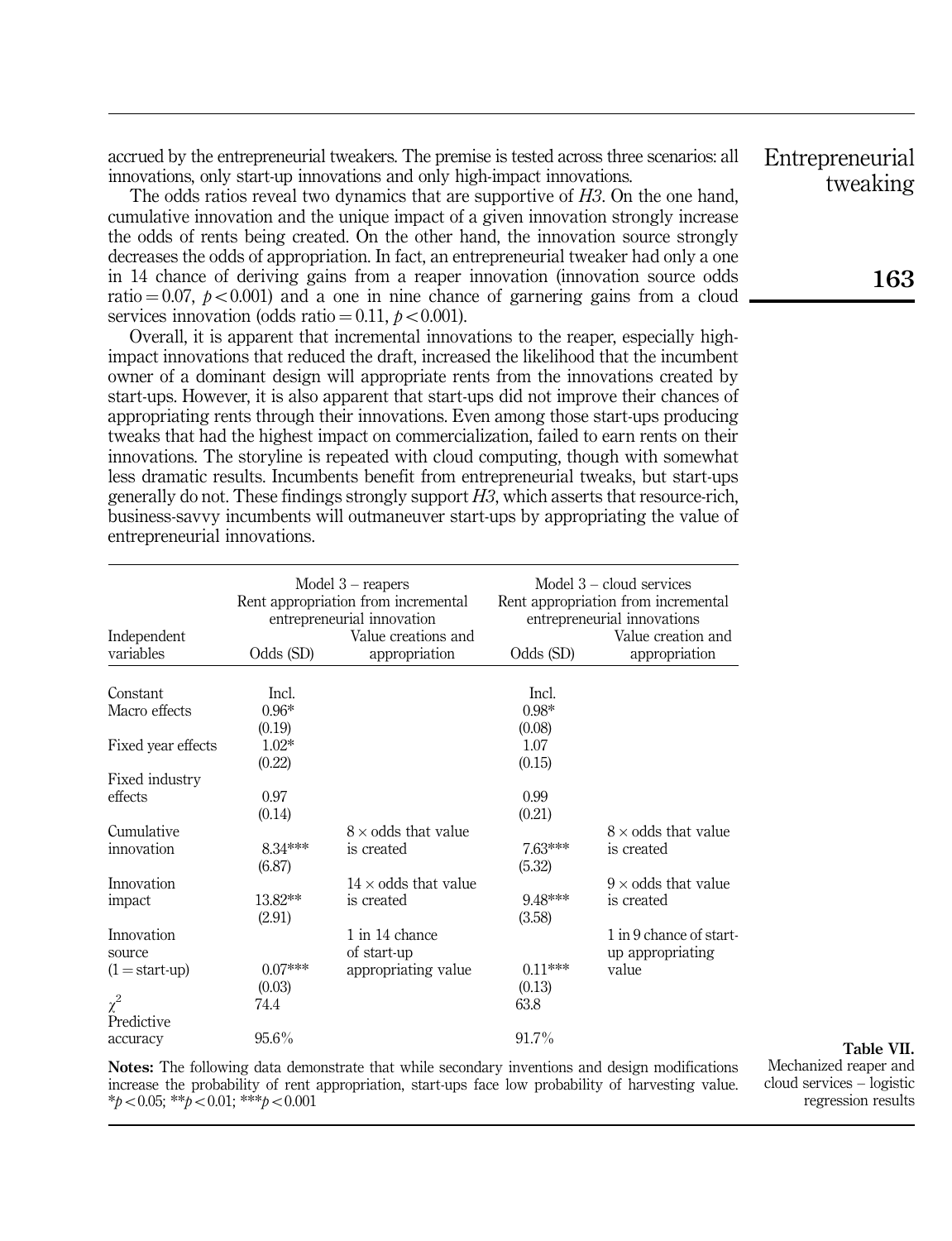#### 6. Discussion

As the foregoing results demonstrate, entrepreneurial tweaking played a leading role in the diffusion of the reaper and cloud computing. By voluntarily engaging in incremental innovations, entrepreneurs internalized the information costs associated with deep-seeded doubts among the population of potential adopters. Existing firms, including those who developed the dominant designs, were either unwilling or unable to absorb adopter information costs; yet they were the primary beneficiaries of the diffusion. The ability of incumbents to appropriate rents that were generated by startups is a curiosity requiring an understanding of how and why institutional forces (Meyer and Rowan, 1977; DiMaggio and Powell, 1983; Aldrich and Fiol, 1994) and soft power (Santos and Eisenhardt, 2009) are effectively employed by some firms but not others.

In this sense, the process of entrepreneurial tweaking is one that the dominant designers simultaneously encourage and decry. On the one hand, tweaking by startups is encouraged because without the steady flow of secondary inventions and design modifications, the dominant design will remain dormant. On the other hand, the dominant designers also decry entrepreneurial tweaking because incumbents do not want to see their controlling patents supplanted by new innovations. One interesting example of this tension involved the use of serrated cutting tools for the mechanized reaper. By all accounts, the use of a serrated cutter bar, which was invented by the entrepreneurial tweaker, George Rugg, improved cutting efficiency and reduced the occurrence of clogging (Quick and Buchele, 1978). This, in turn, reduced mechanical failures and maintenance costs (Olmstead and Rhode, 1995). Nonetheless, it was the official position of McCormick and Sons that the patent for serrated cutter bars did not require special consideration despite the fact that the innovation was new and produced superior results (Quick and Buchele, 1978). Conspicuously, all McCormick reapers featured serrated cutter bars by 1853 (Hutchinson, 1930), even though Rugg himself never received financial benefit from this important secondary invention.

The serrated blade issue underscores McCormick's understanding of legitimacy, myth building and soft power, which was pivotal in perpetuating the wide-spread claims that McCormick produced the original and premier mechanized reaper, when in fact, neither was true (Hutchinson, 1930). There were many reapers that were patented earlier than McCormick's and many that performed better (Quick and Buchele, 1978). In combating these inconvenient truths, McCormick was masterful. For instance, rather than participating in field trials where anything less than a strong first place finish would erode the image of McCormick's preeminence, the company focussed on advertising abroad. In 1856, important reaper field trials were staged in Maryland, but the McCormick reaper, which often did not win such contests, was not entered. Instead, McCormick was demonstrating his reaper in Hungary, where it performed adequately but received the adulation of amazed onlookers who declared the McCormick reaper "the greatest machine ever invented" (Tucker, 1856, p. 117). Such anecdotes are emblematic of the issue-framing and myth-building activities explanations that are central to new institutional theory (Meyer and Rowan, 1977; DiMaggio and Powell, 1983; Zucker, 1987). As Aldrich and Fiol (1994) noted, organizations operate at a considerable advantage when they can control the social stage enough to successfully produce and direct "great theater" (p. 651).

The effects of soft power, myth building and perceived legitimacy have not been diluted in the 130 years since McCormick. As the data indicate, start-ups have played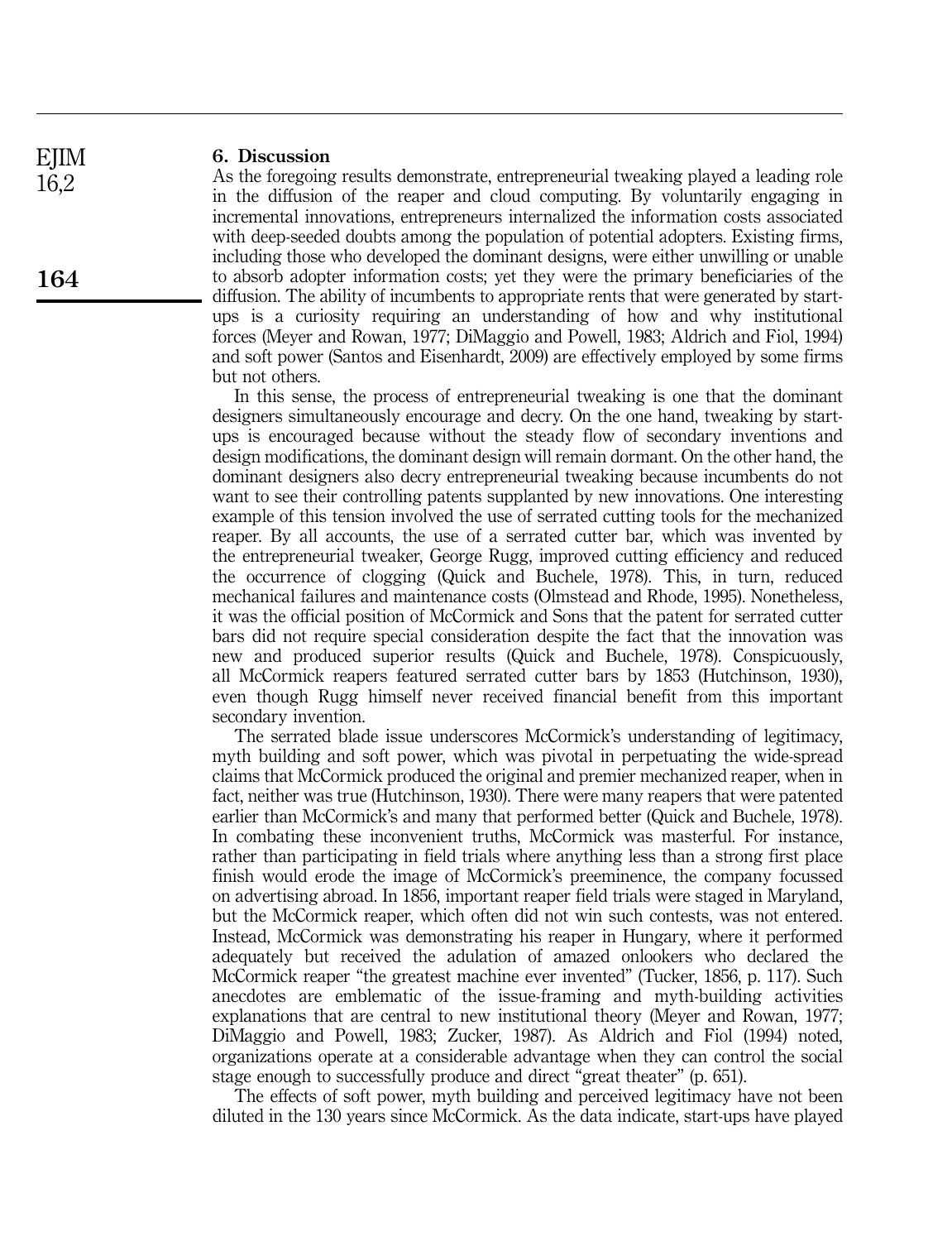a dominant role in the development of innovations that led to the commercialization of cloud computing services, yet incumbents have successfully convinced adopters that their interests are best served by working through better-known entities, such as Salesforce.com, Oracle, Microsoft, HP, IBM, Cisco, EMC, VMware, SAP and Google (Lazard Capital Markets, 2009). Soft power tactics have played a prominent role in this nascent industry. For instance, the propensity to exaggerate one's importance while exploiting risk aversion (Santos and Eisenhardt, 2009) is commonplace. One particularly brazen gambit of self-promotion occurred when Dell sought to trademark the term "cloud computing" (Koman, 2008). The US Patent Office repudiated Dell's demarcation attempt, but the effort is indicative of tactics used by incumbents. In similar fashion, Google HP, EMC, Cisco and IBM have each invested heavily in advertising that cautions adopters to be careful when taking "a leap of faith to find solid footing in the cloud for mission critical applications" (Wallis, 2008).

#### 6.1 Implications for scholars and practitioners

The findings from this study have potent implications for both scholars and practitioners. For scholars, the leading role played by entrepreneurial tweakers in facilitating diffusion suggests a theoretical dislocation of considerable consequence. For near half a century, the depiction of large incumbents as being the dominant producers of incremental innovation has been deeply ingrained in both popular and scholarly literature (Ahuja and Lampert, 2001; Baumol, 2004). Challenges to this core assumption may necessitate a comprehensive reassessment of the relationships between dominant designs (Anderson and Tushman, 1991; Tushman and Murmann, 1998), adoption risk, adopter resistance and the trajectory of technological diffusion (Rogers, 2003). If small, entrepreneurial firms have a superior capacity for both radical breakthroughs and incremental improvements, then the examination of organizational ambidexterity as a function of firm size, age and structure (e.g. He and Wong, 2004; Gupta et al., 2006) takes on even greater importance. Additional research is needed to determine whether entrepreneurial firms are actually more ambidextrous than large firms or whether some small firms excel at radical innovation and others excel at incremental innovation. It is possible that these two facets of innovation are mutually exclusive for most firms, large or small (Benner and Tushman, 2003).

As with all industry-specific studies, there are questions of generalizability. For this reason, additional contexts can and should be explored for both confirmatory and contradictory evidence. It is likely that other industries, eras and socio-political contexts will display both similarities to and differences from the conditions found with mechanized reapers and cloud computing services. Of particular interest are industry-specific conditions that may affect the manner in which entrepreneurial tweakers internalize adopter information costs through a reduction in the perceived risks associated with dominant designs.

Then too, there is the issue of innovation value. As the study of value creation and appropriation ( Jacobides et al., 2006; Santos and Eisenhardt, 2009; Teece, 1986) continues to gather momentum and gain sophistication, the findings of this study propound a cautionary statement: going forward, it will be important to study the glaring differences between value creation and value appropriation, not just among competing incumbents, but also among those entrepreneurial tweakers who are able to establish a more formidable protection schema for their respective incremental innovations. Several key avenues still need to be carefully explored to better understand how and why tweakers engage in incremental modifications to dominant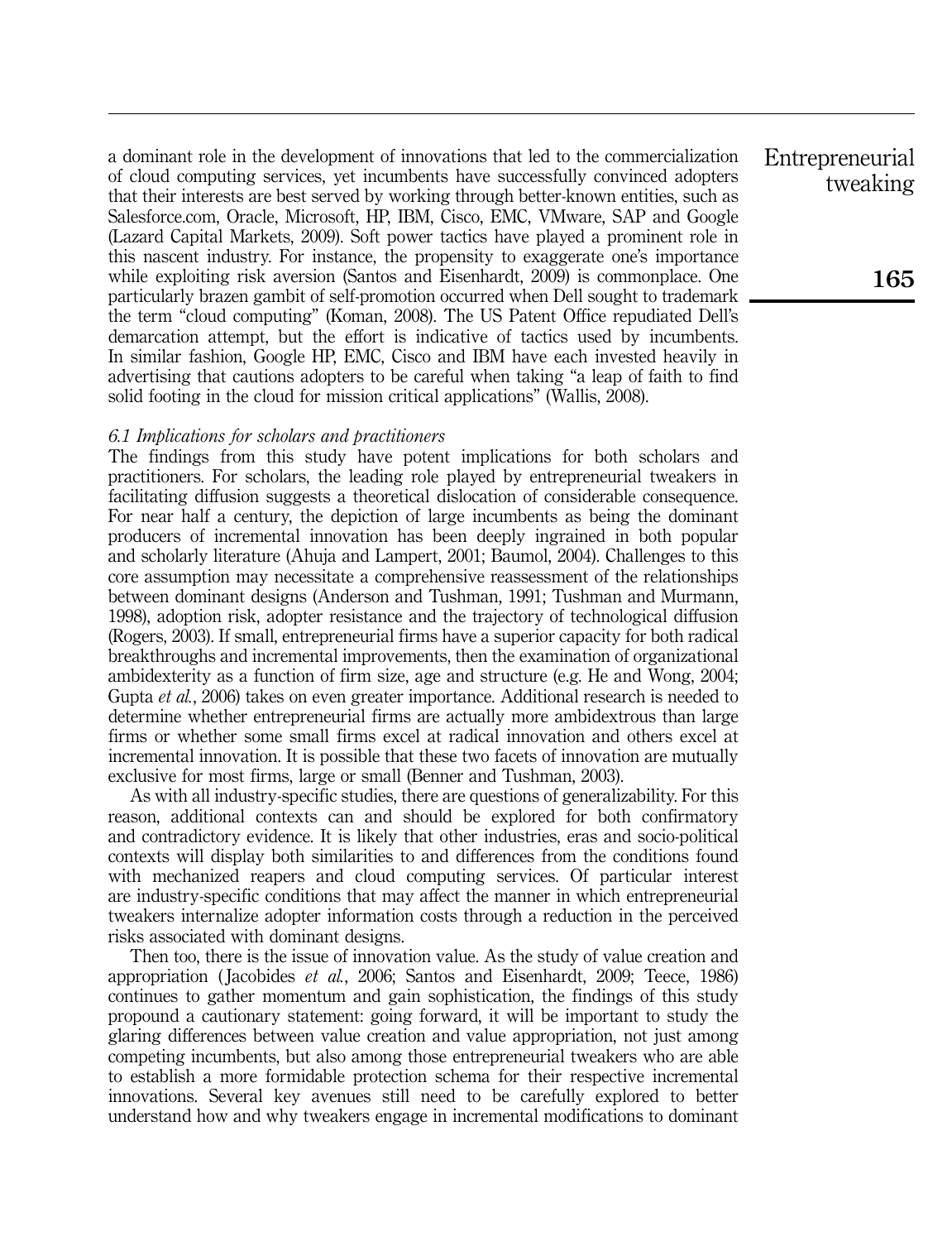designs despite the low probability of ever harvesting gains. And, as technological innovation increasingly is played out in an international context, there are important cross-border implications of entrepreneurial tweaking, as diffusion becomes a matter of global proportions.

Similarly, practitioners are likely to find the results of this study to be both enlightening and daunting. For entrepreneurial innovators, seldom has the case for early and aggressive intellectual property protection been made more palpable. As discussed earlier, Teece (1986) observed that the creators of innovations often fail to become the beneficiaries. The decisiveness with which Teece's predictions are supported through the findings in this study underscores the peril entrepreneurial tweakers face in ever harvesting value from their respective innovations. However, the study provides evidence that perhaps there has been progress. While a one in nine chance of harvesting gains from incremental innovations leading to the commercialization of a dominant cloud design may not seem like favorable odds, it is much better than the specter of one in 14 odds faced by innovators of the mechanized reaper. The overall trend is clearly toward greater protection. While slightly more than 40 percent of mechanized reaper innovations were patented, more than 90 percent of cloud computing innovations have been, despite the fact that the patenting process has actually become much more complicated in the past 170 years.

Innovating entrepreneurs would do well to comprehend the role of perceived legitimacy, myth building and soft power in commanding the upper hand in commercialization (Meyer and Rowan, 1977; Aldrich and Fiol, 1994; Suchman, 1995; Santos and Eisenhardt, 2009). The lesson from McCormick & Sons in the nineteenth century and cloud behemoths such as Cisco, Google and Oracle in twenty-first century is that marketing the message of superiority is at least as important as actually developing a superior technical solution.

Inter-firm alliances are also likely to provide a key to the value appropriation challenge. In addition to the formal protection of intellectual property, entrepreneurial tweakers may benefit from favorable alliance partnerships with incumbents who have the capacity to provide complementary resources (Teece, 1986; Sinha and Cusumano, 1991; Barringer and Harrison, 2000). If carefully developed, alliance partnerships (Ireland et al., 2002) may constitute the most impactful and long-lasting means through which to successfully protect the value created through entrepreneurial tweaking contemporary entrepreneurs can choose from among many more organizational forms and complex commercial partnerships than those that were available to tweakers from earlier times. However, successfully navigating this emerging landscape of diverse opportunities requires entrepreneurs to be as adept at comprehending soft power as they are at solving the technical riddles of incremental innovation. Such a fortuitous blend is likely to be a lucrative, but comparatively rare, combination.

#### 6.2 Conclusion

Through the deft management of soft power by incumbents (Meyer and Rowan, 1977; DiMaggio and Powell, 1983; Santos and Eisenhardt, 2009; Zucker, 1987), secondary inventions and design modifications by entrepreneurs have been mistakenly accorded a subordinate role in the innovation and diffusion literature. Entrepreneurial tweakers have become capitalism's "invisible innovators." In addressing this misconception, the detailed cliometric analysis provided through this study casts serious doubt upon the prevailing dichotomy of incumbent incrementalism and entrepreneurial radicalism. Whether the circumstances are situated in Antebellum times or the modern era,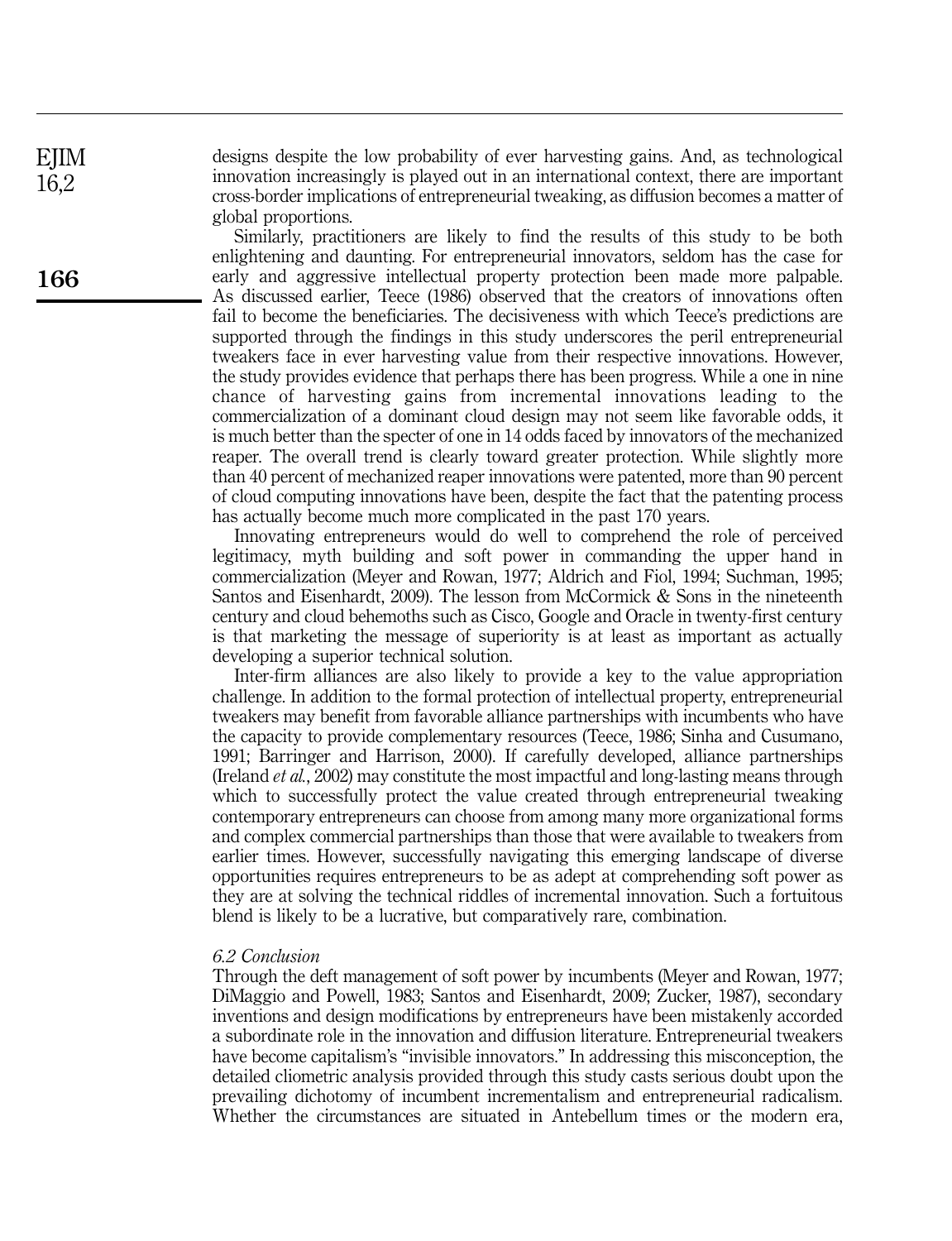the leading role of entrepreneurial start-ups in generating indispensible incremental innovations finds strong support. Although the detailed examination of mechanized reapers and cloud computing services cannot anticipate all the differences across various industries, the study of these disparate contexts nonetheless suggests startlingly similar antecedents and outcomes. Absent the willingness and ability of start-ups to internalize the information costs of potential adopters, diffusion of these important technological breakthroughs would have remained in abeyance.

#### References

- Abernathy, W. and Utterback, J. (1978), "Patterns of industrial innovation", Tech. Review, Vol. 80 No. 7, pp. 40-47.
- Acs, Z.J. and Audretsch, D.B. (1987), "Innovation, market structure and firm size", The Review of Economics and Statistics, Vol. 71, pp. 567-574.
- Acs, Z.J. and Audretsch, D.B. (1990), Innovation and Small Firms, MIT Press, Cambridge, MA.
- Acs, Z., Braunerhjelm, P., Audretsch, D.B. and Carlsson, B. (2009), "The knowledge spillover theory of entrepreneurship", Small Business Economics, Vol. 32 No. 1, pp. 15-30.
- Ahuja, G. and Lampert, C. (2001), "Entrepreneurship in the large corporation: a longitudinal study of how established firms create breakthrough inventions", Strategic Management Journal, Vol. 22 No. 6, pp. 521-544.
- Aldrich, H.E. and Fiol, C.M. (1994), "Fools rush in? The institutional context of industry creation", Academy of Management Review, Vol. 13 No. 6, pp. 645-670.
- Anderson, P. and Tushman, M.L. (1991), "Technological discontinuities and dominant designs: a cyclical model of technological change", Research-Technology Management, Vol. 34 No. 3, pp. 26-31.
- Armbrust, M., Fox, A., Griffith, R., Joseph, A.D., Katz, R.H., Konwinski, A., Lee, G., Patterson, D.A., Rabkin, A., Stoica, I. and Zaharia, M. (2010), Above the Clouds: A Berkeley View of Cloud Computing, Technical Report UCB/EECS-28, EECS Department, University of California, Barkeley.
- Banbury, C.M. and Mitchell, W. (1995), "The effect of important incremental innovations on market share and business survival", Strategic Management Journal, Vol. l6 No. 31, pp. 161-182.
- Barringer, B.R. and Harrison, J.S. (2000), "Walking a tightrope: creating value through interorganizational relationships", *Journal of Management*, Vol. 26 No. 3, pp. 367-403.
- Baumol, W.J. (2004), "Education for innovation: entrepreneurial breakthroughs vs corporate incremental improvements", Working Paper No. 10578, NBER, Cambridge, MA.
- Benner, M.J. and Tushman, M.L. (2003), "Exploitation, exploration, and process management: the productivity dilemma revisited", The Academy of Management Review, Vol. 28 No. 3, pp. 238-256.
- Buyya, R., Yeo, C.S. and Venugopal, S. (2008), "Market-oriented cloud computing: vision, hype, and reality for delivering it services as computing utilities", in High Performance Computing and Communications, 10th IEEE International Conference.
- Catteddu, D. and Hogben, G. (2009), "Cloud computing: benefits, risks and recommendations for information security", Report from the European Network and Information Security Agency, Heraklion and Crete.
- David, P. (1966), "The mechanization of reaping in the Ante-Bellum Midwest", in Rosovsky, H. (Ed.), Industrialization in Two Systems Essays in Honor of Alexander Gerschenkron, John Wiley, New York, NY, pp. 3-39.
- DiMaggio, P.J. and Powell, W.W. (1983), "The iron cage revisited: institutional isomorphism and collective rationality in organizational fields", American Sociological Review, Vol. 48 No. 1, pp. 147-160.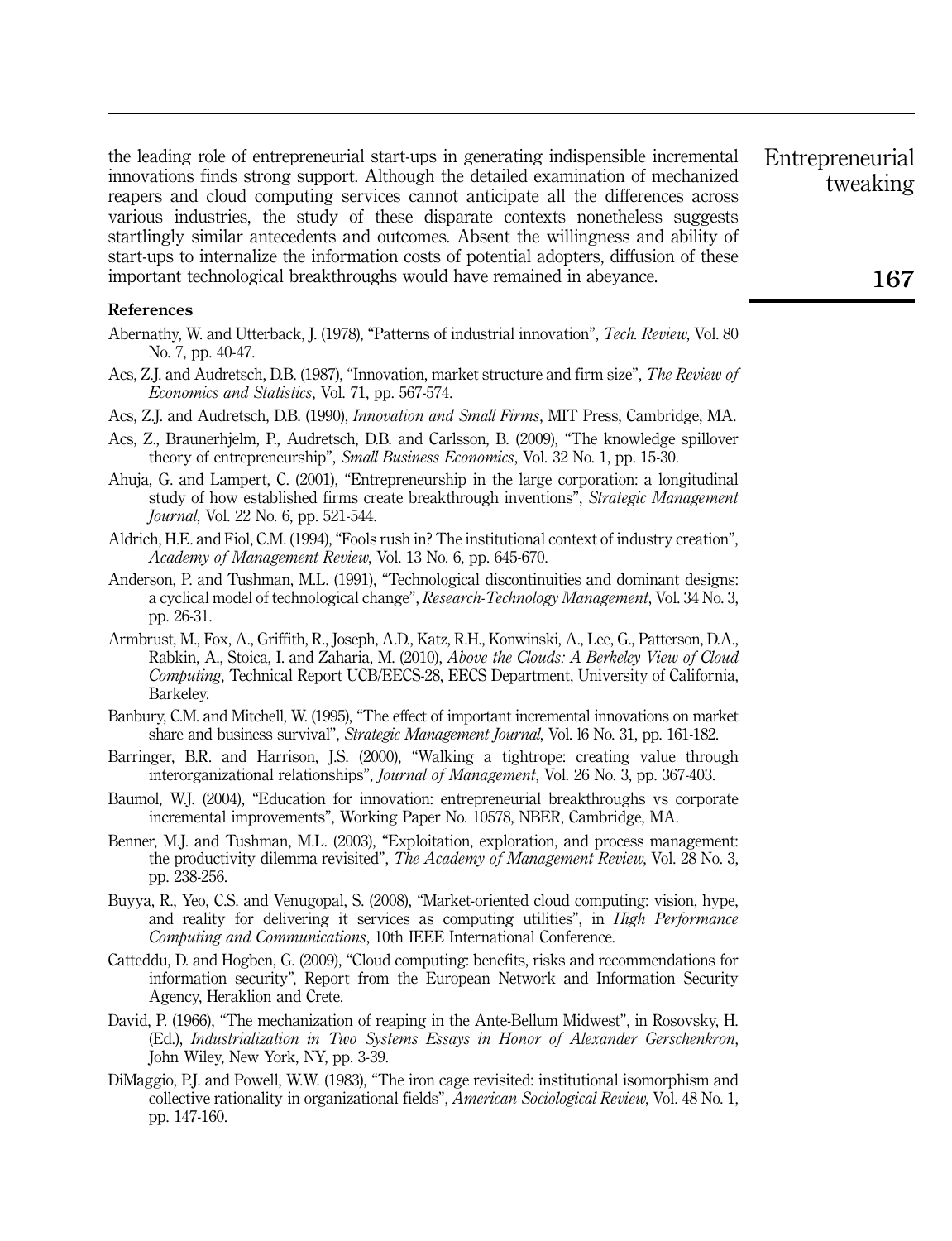| EJIM<br>16,2 | Douthwaite, B. (2001), <i>Enabling Innovation: A Practical Guide to Understanding and Catalysing</i><br>Technological Change, Zed Books Ltd, London.                                                                         |
|--------------|------------------------------------------------------------------------------------------------------------------------------------------------------------------------------------------------------------------------------|
|              | Foster, I. and Kesselman, C. (1999), "Computational grids", in Foster, I. and Kesseman, C. (Eds),<br>The Grid: Blueprint for a New Computing Infrastructure, Morgan Kaufmann,<br>San Francisco, CA, pp. 2-48.                |
|              | Freeman, C. (1982), The Economics of Industrial Innovation, 2nd ed., MIT Press, Cambridge.                                                                                                                                   |
| 168          | Gartner Report (2012), Report on Cloud Computing, Gartner Publications, Stamford, CT.                                                                                                                                        |
|              | Gupta, A.K., Smith, K.G. and Shalley, C.E. (2006), "The interplay between exploration and<br>exploitation", Academy of Management Journal, Vol. 49 No. 4, pp. 693-706.                                                       |
|              | Hargadon, A.B. and Douglas, Y. (2001), "When innovations meet institutions: Edison and the<br>design of the electric light", Administrative Science Quarterly, Vol. 46 No. 3, pp. 476-501.                                   |
|              | Hayes, A.F. and Krippendorff, K. (2007), "Answering the call for a standard reliability measure<br>for coding data", Communication Methods and Measures, Vol. 1 No. 1, pp. 77-89.                                            |
|              | He, Z.L. and Wong, P.K. (2004), "Exploration vs exploitation: an empirical test of the<br>ambidexterity hypothesis", Organization Science, Vol. 15 No. 4, pp. 481-494.                                                       |
|              | Henderson, R. and Clark, K. (1990), "Architectural innovation: reconfiguration of existing<br>product technology and the failure of firms", Administrative Science Quarterly, Vol. 35<br>No. 1, pp. 9-30.                    |
|              | Hutchinson, W.T. (1930), Cyrus Hall McCormick, Yale University Press, New Haven, CT.                                                                                                                                         |
|              | Ireland, R.D., Hitt, M.A. and Vaidyanath, D. (2002), "Alliance management as a source of<br>competitive advantage", <i>Journal of Management</i> , Vol. 28 No. 3, pp. 413-446.                                               |
|              | Jacobides, M., Knudsen, T. and Augier, M. (2006), "Benefiting from innovation: value creation,<br>value appropriation and the role of industry architectures", Research Policy, Vol. 35 No. 8,<br>pp. 1200-1221.             |
|              | Kaplan, J. (2011), "Datamation", available at: www.datamation.com/author/Jeffrey-Kaplan-<br>89810.html (accessed November 2011).                                                                                             |
|              | Koman, R. (2008), "USPTO rains on Dell's app for cloud computing trademark, ZDNet", available<br>at: www.zdnet.com/blog/government/uspto-rains-on-dells-app-for-cloud-computing-<br>trademark/3948 (accessed November 2011). |
|              | Lazard Capital Markets (2009), The Cloud: The New Paradigm, LCM Research Industry Notes,<br>New York, NY.                                                                                                                    |
|              | Loch, C.H. and Huberman, B.A. (1999), "A punctuated equilibrium model of technology<br>diffusion", Management Science, Vol. 45 No. 2, pp. 160-178.                                                                           |
|              | Meisenzahl, R. and Mokyr, J. (2010), "The rate and direction of invention in the British industrial<br>revolution: incentives and institutions", Working Paper No. 16993, NBER, Cambridge, MA.                               |
|              | Methe, D., Swaminathan, A. and Mitchell, W. (1996), "The underemphasized role of established<br>firms as the source of major innovations", <i>Industrial and Corporate Change</i> , Vol. 5 No. 4,<br>pp. 181-203.            |
|              | Meyer, J.W. and Rowan, B. (1977), "Institutionalized organizations: formal structure as myth and<br>ceremony", American Journal of Sociology, Vol. 83 No. 2, pp. 340-363.                                                    |
|              | Nelson, R.R. and Winter, S.G. (1982), An Evolutionary Theory of Economic Change, Harvard<br>University Press, Cambridge, MA.                                                                                                 |
|              | National Institute for Standards and Technology (NIST) (2009), The NIST Definition of Cloud<br>Computing, Special Publication, Washington, DC, pp. 800-145.                                                                  |
|              | New York State Agricultural Society (1857), "Trials of mowers and reapers at Syracuse",<br>in Tucker, L. and Thomas, J.J. (Eds), <i>The Cultivator</i> , Luther Tucker and Sons, New York,<br>NY, pp. 45-47.                 |
|              |                                                                                                                                                                                                                              |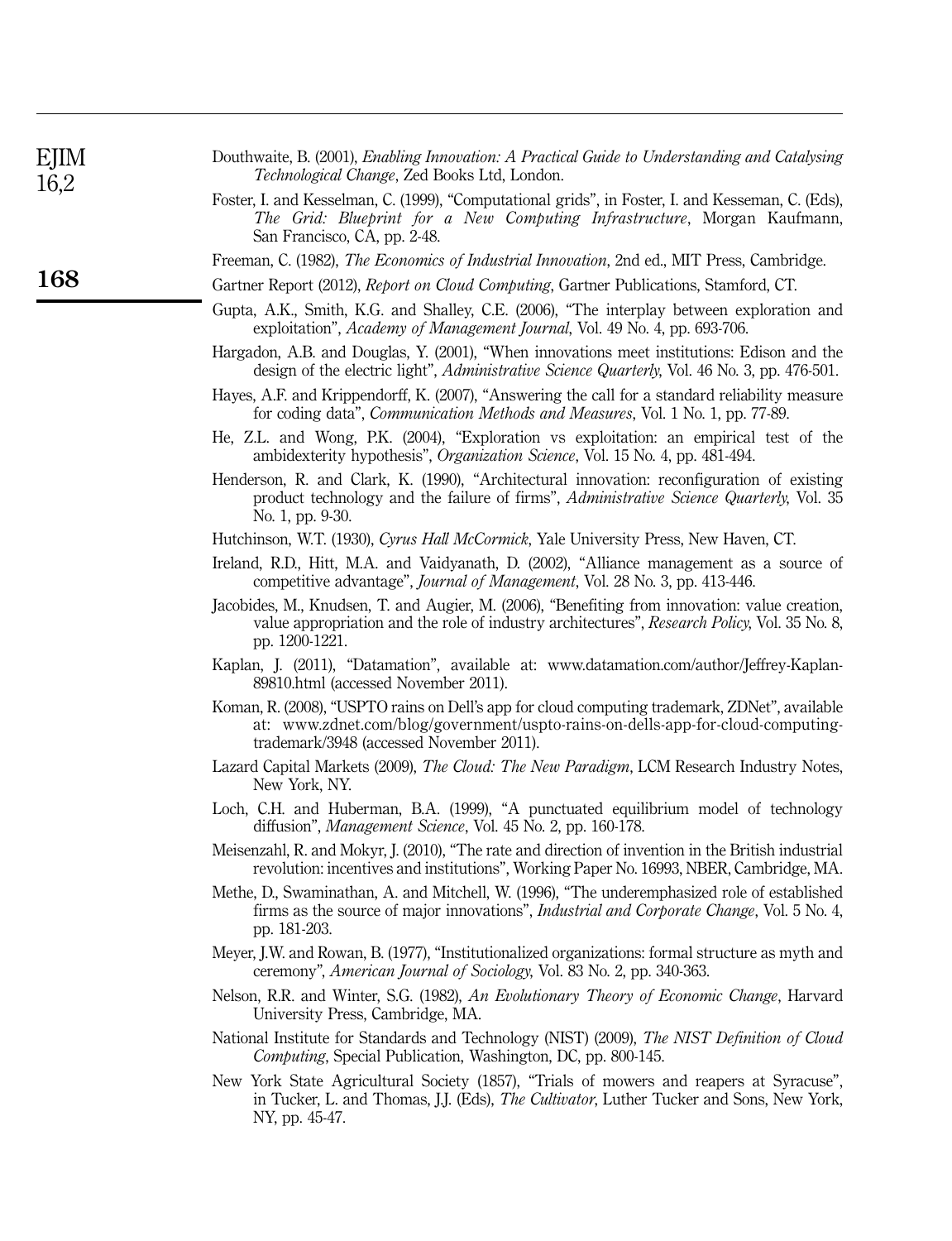| Olmstead, A.L. (1975), "The mechanization of reaping and mowing in American agriculture,<br>1833-1870", <i>The Journal of Economic History</i> , Vol. 35 No. 2, pp. 327-352.<br>Olmstead, A.L. (1976), "The Civil War as a catalyst of technological change in agriculture",<br>in Uselding, P. (Ed.), <i>Business and Economic History</i> , Vol. 2 No. 5, pp. 36-50. | Entrepreneurial<br>tweaking |
|------------------------------------------------------------------------------------------------------------------------------------------------------------------------------------------------------------------------------------------------------------------------------------------------------------------------------------------------------------------------|-----------------------------|
| Olmstead, A.L. and Rhode, P.W. (1995), "Beyond the threshold: analysis of the characteristics<br>and behavior of early reaper adopters", <i>The Journal of Economic History</i> , Vol. 55 No. 1,<br>pp. 27-57.                                                                                                                                                         | 169                         |
| Oxford English Dictionary (2012), Oxford University Press, Oxford.                                                                                                                                                                                                                                                                                                     |                             |

Parkhill, D. (1966), The Challenge of the Computer Utility, Addison-Wesley, Boston, MA.

- Pfeffer, J. (1982), Organizations and Organization Theory, Pitman, Boston, MA.
- Pfeffer, I. and Salancik, G.R. (1978), *The External Control of Organizations*, Harper & Row, New York, NY.
- Pusey, P. (1851), "Report to the Juries", *Journal of Royal Agricultural Society*, Vol. XII No. 28, pp. 611-616.
- Quick, G. and Buchele, W. (1978), The Grain Harvesters, American Society of Agricultural Engineers, St. Joseph, MI.
- Rimal, B.P., Choi, E.M. and Lumb, I. (2009), "A taxonomy and survey of cloud computing systems", Fifth International Joint Conference on INC, IMS and IDC Proceedings, pp. 44-51.
- Rogers, E.M. (2003), Diffusion of Innovations, 5th ed., Free Press, New York, NY.
- Santos, F. and Eisenhardt, K. (2009), "Constructing markets and boundaries: entrepreneurial power and agency in nascent fields", Academy of Management Journal, Vol. 52 No. 4, pp. 643-671.
- Sinha, D.K. and Cusumano, M.A. (1991), "Complementary resources and cooperative research: a model of research joint ventures among competitors", Management Science, Vol. 37 No. 9, pp. 1091-1106.
- Soete, L. and Turner, R. (1984), "Technology diffusion", *Economic Journal*, Vol. 94 No. 375, pp. 612-623.
- Suchman, M.C. (1995), "Managing legitimacy: strategic and institutional approaches", Academy of Management Review, Vol. 20 No. 3, pp. 571-610.
- Teece, D.J. (1986), "Profiting from technological innovation", *Research Policy*, Vol. 15 No. 6, pp. 285-305.
- Tucker, L. (1856), "The McCormick Reaper hailed in Hungary", The Country Gentleman, 117.
- Tushman, M. and Murmann, J. (1998), "Dominant designs, technology cycles, and organizational outcomes", in Staw, B. and Cummings, L. (Eds), Research in Organizational Behavior, JAI Press, Greenwich, CT, pp. 231-266.

Utterback, J. (1994), Mastering the Dynamics of Innovation: How Companies Seize Opportunities in the Face of Technological Change, HBS Press, Boston, MA.

- Wallis, P. (2008), "A brief history of cloud computing", *Cloud Computing Journal*, Vol. 8 No. 8, pp. 20-23.
- Weick, K. (1995), Sensemaking in Organizations, Sage Publications, Thousand Oaks, CA.
- Wood, W. (1846), *Account from Reaper Trials Hoosick Falls, N.Y.*, Cornell University Archives, Ithaca, NY.
- Zucker, L.G. (1987), "Institutional theories of organization", Annual Review of Sociology, Vol. 13 No. 1, pp. 43-464.

#### About the author

Richard A. Hunt is an instructor in Strategic, Organizational and Entrepreneurial Studies at the University of Colorado – Boulder. His research focusses on the micro-foundations of